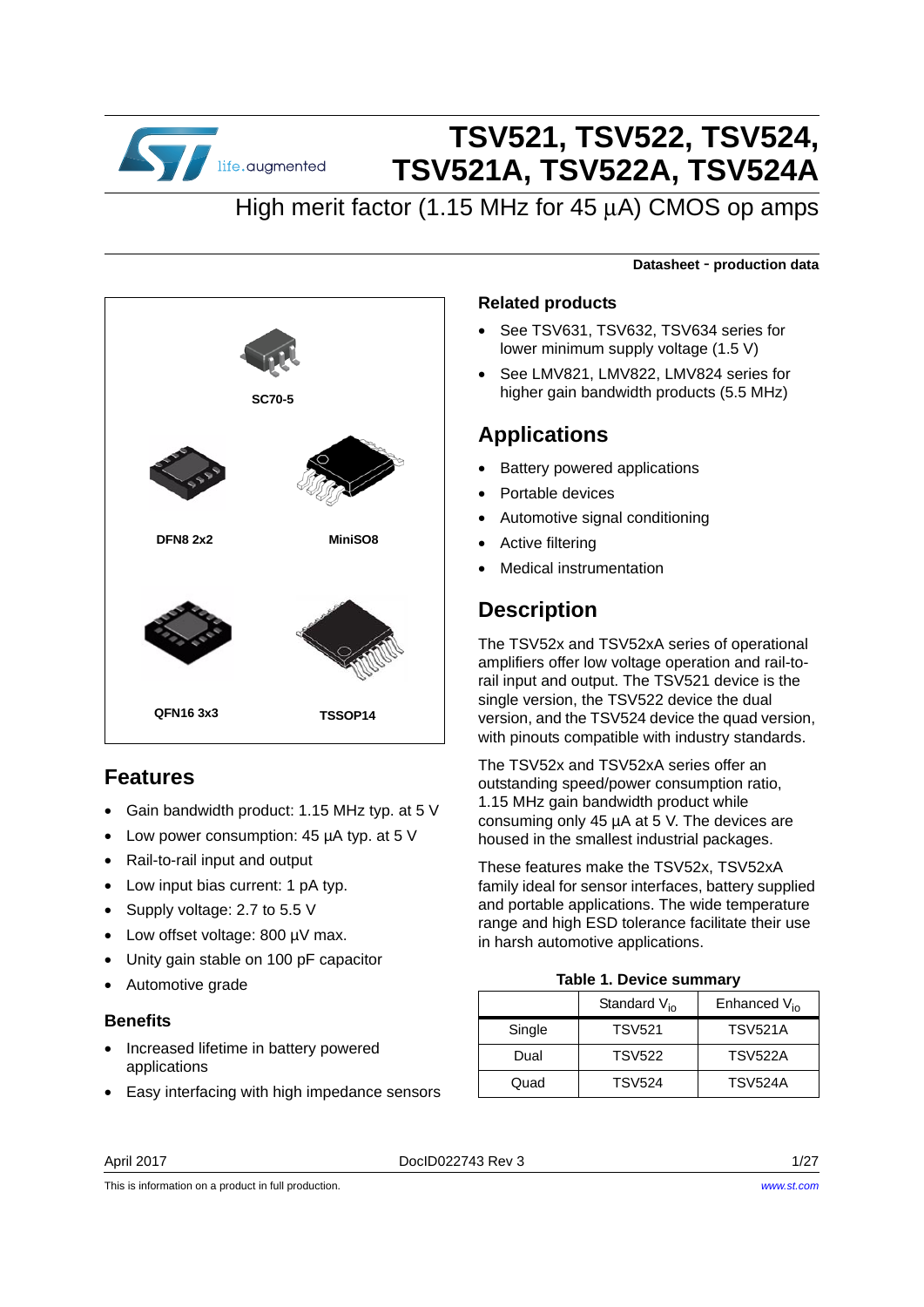# **Contents**

| 1              |     |                                                      |  |  |  |  |  |  |
|----------------|-----|------------------------------------------------------|--|--|--|--|--|--|
| $\overline{2}$ |     | Absolute maximum ratings and operating conditions  4 |  |  |  |  |  |  |
| 3              |     |                                                      |  |  |  |  |  |  |
| 4              |     |                                                      |  |  |  |  |  |  |
|                | 4.1 |                                                      |  |  |  |  |  |  |
|                | 4.2 |                                                      |  |  |  |  |  |  |
|                | 4.3 |                                                      |  |  |  |  |  |  |
|                | 4.4 |                                                      |  |  |  |  |  |  |
|                | 4.5 |                                                      |  |  |  |  |  |  |
|                | 4.6 |                                                      |  |  |  |  |  |  |
|                | 4.7 |                                                      |  |  |  |  |  |  |
|                | 4.8 |                                                      |  |  |  |  |  |  |
|                | 4.9 |                                                      |  |  |  |  |  |  |
| 5              |     |                                                      |  |  |  |  |  |  |
|                | 5.1 |                                                      |  |  |  |  |  |  |
|                | 5.2 |                                                      |  |  |  |  |  |  |
|                | 5.3 |                                                      |  |  |  |  |  |  |
|                | 5.4 |                                                      |  |  |  |  |  |  |
|                | 5.5 |                                                      |  |  |  |  |  |  |
| 6              |     |                                                      |  |  |  |  |  |  |
| $\overline{7}$ |     |                                                      |  |  |  |  |  |  |

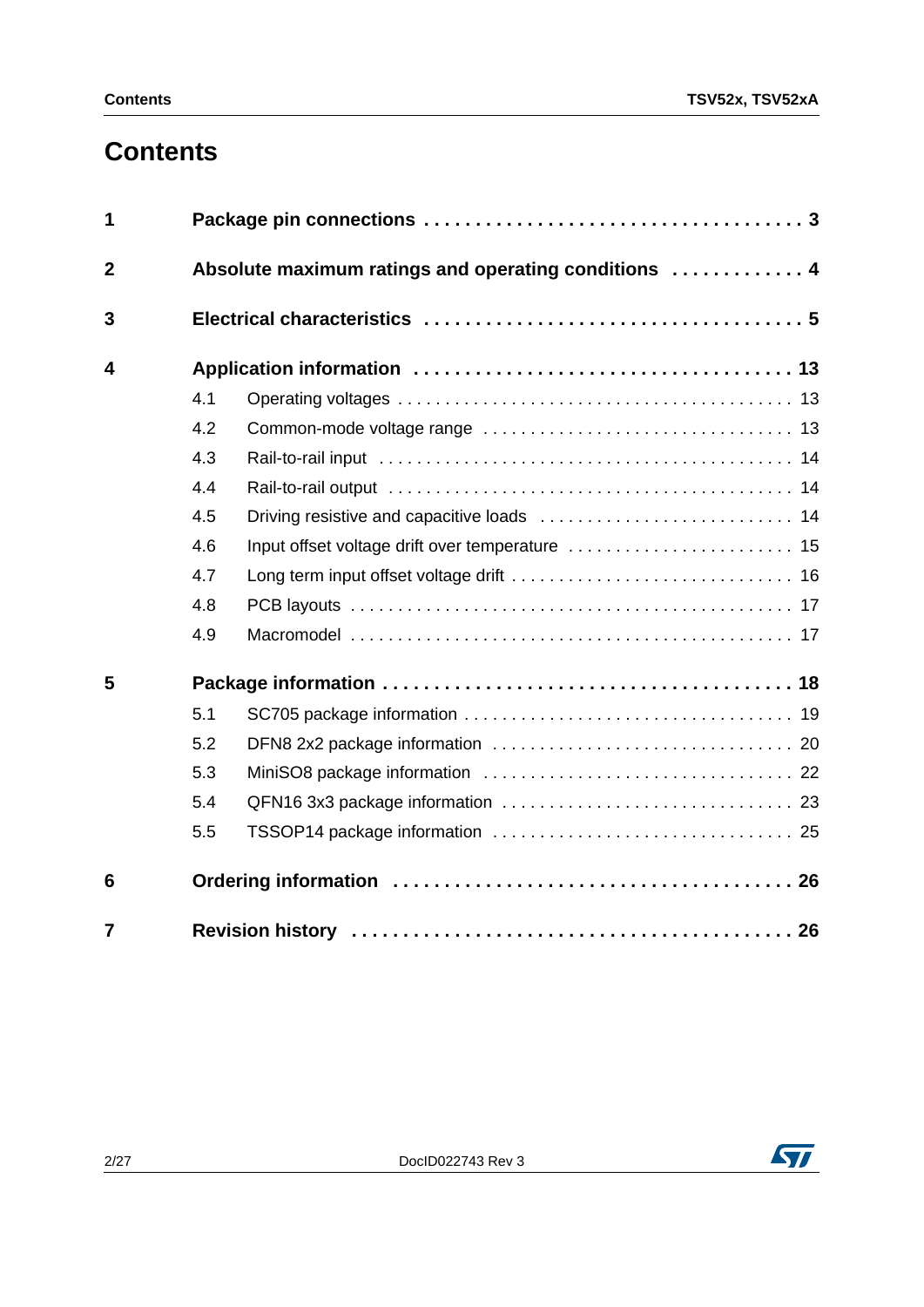# **1 Package pin connections**



**Figure 1. Pin connections for each package (top view)**

<span id="page-2-0"></span>



DocID022743 Rev 3 3/27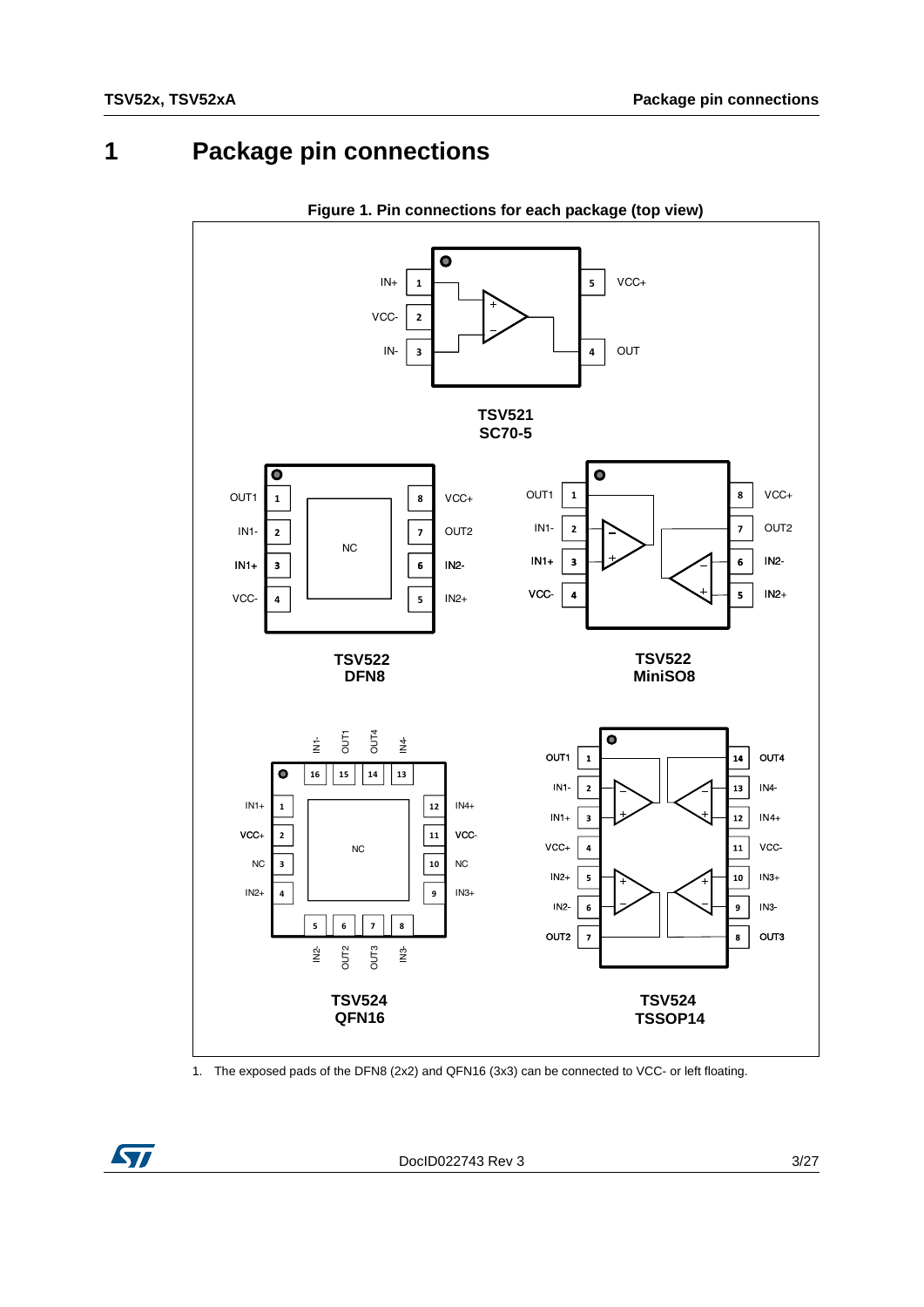## <span id="page-3-0"></span>**2 Absolute maximum ratings and operating conditions**

| Symbol           | <b>Parameter</b>                                                                                                        | <b>Value</b>                                     | <b>Unit</b> |
|------------------|-------------------------------------------------------------------------------------------------------------------------|--------------------------------------------------|-------------|
| $V_{\rm CC}$     | Supply voltage <sup>(1)</sup>                                                                                           | 6                                                |             |
| $V_{id}$         | Differential input voltage <sup>(2)</sup>                                                                               | $\pm V_{CC}$                                     | V           |
| $V_{in}$         | Input voltage $(3)$                                                                                                     | $V_{\text{CC-}}$ - 0.2 to $V_{\text{CC+}}$ + 0.2 |             |
| $I_{in}$         | Input current <sup>(4)</sup>                                                                                            | 10                                               | mA          |
| $T_{\text{stg}}$ | Storage temperature                                                                                                     | $-65$ to $+150$                                  | °C          |
| $R_{thja}$       | Thermal resistance junction-to-ambient <sup>(5)(6)</sup><br>SC70-5<br><b>DFN8 2x2</b><br>QFN163x3<br>MiniSO8<br>TSSOP14 | 205<br>57<br>45<br>190<br>100                    | °C/W        |
| $T_i$            | Maximum junction temperature                                                                                            | 150                                              | °C          |
|                  | HBM: human body model <sup>(7)</sup>                                                                                    | 4                                                | kV          |
|                  | MM: machine model <sup>(8)</sup>                                                                                        | 300                                              | V           |
| <b>ESD</b>       | CDM: charged device model <sup>(9)</sup><br>(all packages except SC70-5 and DFN8)                                       | 1.5                                              | kV          |
|                  | CDM: charged device model (SC70-5 and DFN8) <sup>(9)</sup>                                                              | 1.3                                              |             |
|                  | Latch-up immunity                                                                                                       | 200                                              | mA          |

| Table 2. Absolute maximum ratings (AMR) |  |  |  |  |  |
|-----------------------------------------|--|--|--|--|--|
|-----------------------------------------|--|--|--|--|--|

1. All voltage values, except differential voltages are with respect to network ground terminal.

- 2. Differential voltages are the non inverting input terminal with respect to the inverting input terminal.
- 3.  $V_{CC} V_{in}$  must not exceed 6 V,  $V_{in}$  must not exceed 6 V.
- 4. Input current must be limited by a resistor in series with the inputs.
- 5. Short-circuits can cause excessive heating and destructive dissipation.
- 6.  $R_{th}$  are typical values.
- 7. Human body model: 100 pF discharged through a 1.5 kΩ resistor between two pins of the device, done for all couples of pin combinations with other pins floating.
- 8. Machine model: a 200 pF cap is charged to the specified voltage, then discharged directly between two pins of the device with no external series resistor (internal resistor  $< 5 \Omega$ ), done for all couples of pin combin
- <span id="page-3-1"></span>9. Charged device model: all pins plus package are charged together to the specified voltage and then discharged directly to ground.

|  |  |  | <b>Table 3. Operating conditions</b> |
|--|--|--|--------------------------------------|
|--|--|--|--------------------------------------|

| Symbol           | <b>Parameter</b>                     | Value                             | Unit |
|------------------|--------------------------------------|-----------------------------------|------|
| V <sub>CC</sub>  | Supply voltage                       | 2.7 to 5.5                        |      |
| $V_{\text{icm}}$ | Common-mode input voltage range      | $V_{CC}$ - 0.1 to $V_{CC+}$ + 0.1 |      |
| oper             | Operating free air temperature range | $-40$ to $+125$                   | °C   |

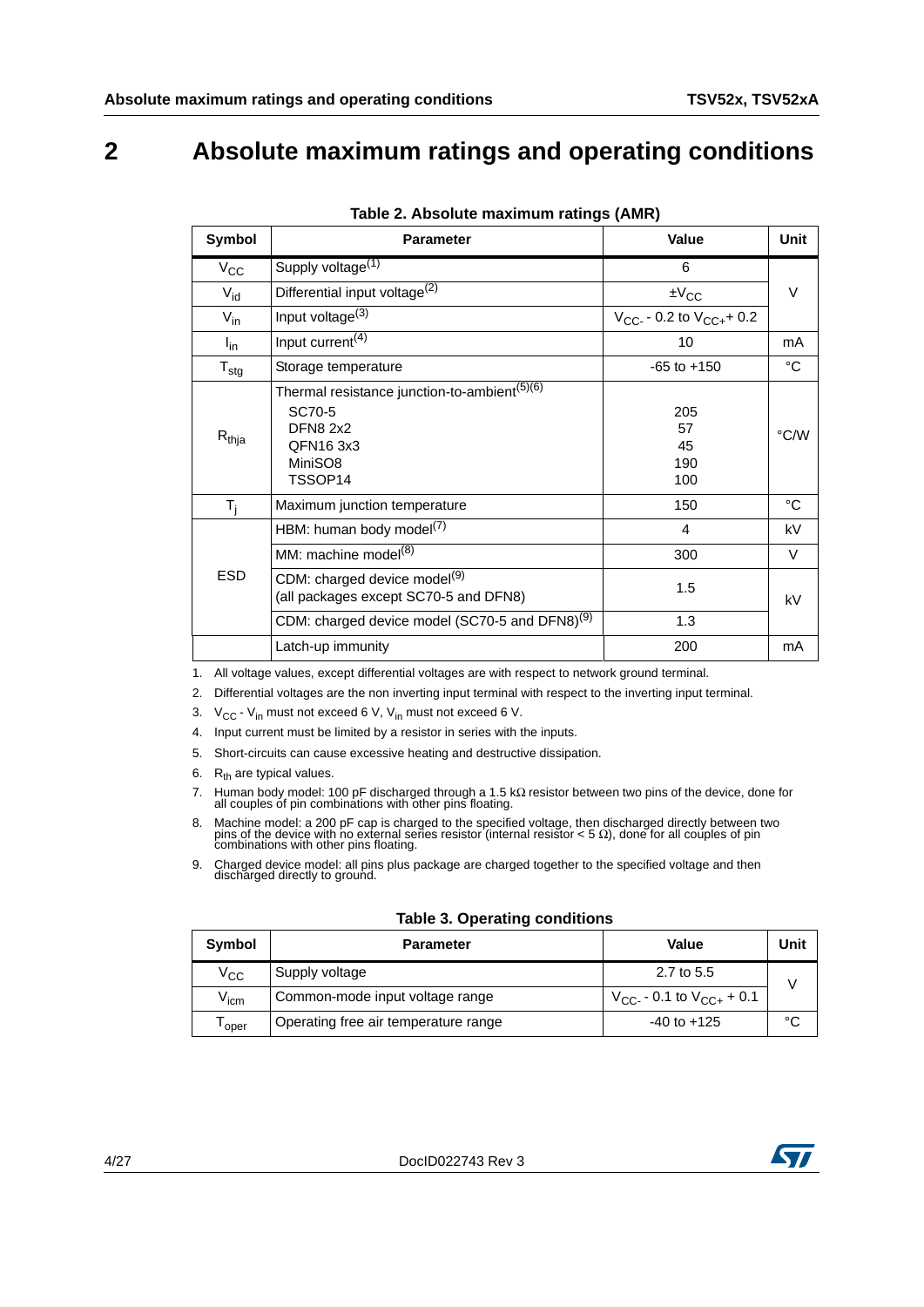## <span id="page-4-0"></span>**3 Electrical characteristics**

Table 4. Electrical characteristics at V<sub>CC+</sub> = +2.7 V with V<sub>CC-</sub> = 0 V, V<sub>icm</sub> = V<sub>CC</sub>/2, T = 25 °C, and **R<sub>L</sub> = 10 kΩ connected to V<sub>CC</sub>/2 (unless otherwise specified)** 

| Symbol                       | <b>Parameter</b>                                                                                                                                                     | <b>Conditions</b>                                                                                    | Min. | Typ.           | Max.        | Unit       |  |
|------------------------------|----------------------------------------------------------------------------------------------------------------------------------------------------------------------|------------------------------------------------------------------------------------------------------|------|----------------|-------------|------------|--|
| DC performance               |                                                                                                                                                                      |                                                                                                      |      |                |             |            |  |
|                              |                                                                                                                                                                      | TSV52xA, $T = 25$ °C                                                                                 |      |                | 800         | μV         |  |
|                              | Offset voltage                                                                                                                                                       | TSV52xA, -40 °C < T < 125 °C                                                                         |      |                | 2600        |            |  |
| $V_{i0}$                     |                                                                                                                                                                      | TSV52x, T = $25 °C$                                                                                  |      |                | 1.5         |            |  |
|                              |                                                                                                                                                                      | TSV52x, -40 °C < T < 125 °C                                                                          |      |                | 3.3         | mV         |  |
| $\Delta V_{\rm io}/\Delta T$ | Input offset voltage drift                                                                                                                                           | $-40 °C < T < 125 °C^{(1)}$                                                                          |      | 3              | 18          | µV/°C      |  |
|                              | Input offset current                                                                                                                                                 | $T = 25 °C$                                                                                          |      | 1              | $10^{(3)}$  |            |  |
| $I_{io}$                     | $(V_{\text{out}} = V_{\text{CC}}/2)$                                                                                                                                 | $-40^{\circ}$ C < T < 125 °C                                                                         |      | 1              | $100^{(3)}$ | рA         |  |
|                              | Input bias current                                                                                                                                                   | $T = 25 °C$                                                                                          |      | 1              | $10^{(3)}$  |            |  |
| $I_{\text{ib}}$              | $(V_{\text{out}} = V_{\text{CC}}/2)$                                                                                                                                 | $-40 °C < T < 125 °C$                                                                                |      | 1              | $100^{(3)}$ |            |  |
|                              | Common-mode rejection                                                                                                                                                | $T = 25 °C$                                                                                          | 50   | 72             |             |            |  |
| <b>CMR</b>                   | ratio 20 log ( $\Delta V_{\rm ic}/\Delta V_{\rm io}$ )<br>$V_{ic}$ = -0.1 V to $V_{CC}$ +0.1V,<br>$V_{\text{out}} = V_{\text{CC}}/2$ , R <sub>L</sub> = 1 M $\Omega$ | -40 °C < T < 125 °C                                                                                  | 46   |                |             | dB         |  |
| $A_{\text{vd}}$              | Large signal voltage gain<br>$V_{\text{out}} = 0.5 \text{ V}$ to (V <sub>CC</sub> - 0.5V),<br>$R_L = 1 M\Omega$                                                      | $T = 25 °C$                                                                                          | 90   | 105            |             |            |  |
|                              |                                                                                                                                                                      | $-40 °C < T < 125 °C$                                                                                | 60   |                |             |            |  |
| $V_{OH}$                     | High level output voltage                                                                                                                                            | $T = 25 °C$<br>$-40 °C < T < 125 °C$                                                                 |      | 3              | 35<br>50    |            |  |
| $V_{OL}$                     | Low level output voltage                                                                                                                                             | $T = 25 °C$<br>$-40 °C < T < 125 °C$                                                                 |      | 6              | 35<br>50    | mV         |  |
|                              |                                                                                                                                                                      | $V_{\text{out}} = V_{\text{CC}}$ , T = 25 °C                                                         | 12   | 22             |             |            |  |
|                              | $I_{\text{sink}}$                                                                                                                                                    | $V_{\text{out}} = V_{\text{CC}}$ , -40 °C < T < 125 °C                                               | 8    |                |             |            |  |
| $I_{\text{out}}$             | I <sub>source</sub>                                                                                                                                                  | $V_{\text{out}} = 0 \text{ V}, T = 25 \text{ }^{\circ}\text{C}$                                      | 12   | 18             |             | mA         |  |
|                              |                                                                                                                                                                      | $V_{\text{out}} = 0 \text{ V}$ , -40 °C < T < 125 °C                                                 | 8    |                |             |            |  |
| $I_{\rm CC}$                 | Supply current (per channel)                                                                                                                                         | $T = 25 °C$                                                                                          |      | 30             | 51          | μA         |  |
|                              | $V_{\text{out}} = V_{\text{CC}}/2$ , R <sub>L</sub> > 1 M $\Omega$                                                                                                   | $-40 °C < T < 125 °C$                                                                                |      | 30             | 51          |            |  |
| <b>AC performance</b>        |                                                                                                                                                                      |                                                                                                      |      |                |             |            |  |
| <b>GBP</b>                   | Gain bandwidth product                                                                                                                                               |                                                                                                      | 0.62 | 1              |             | <b>MHz</b> |  |
| $F_{\rm u}$                  | Unity gain frequency                                                                                                                                                 |                                                                                                      |      | 900            |             | kHz        |  |
| $\Phi_{m}$                   | Phase margin                                                                                                                                                         | $R_L = 10 k\Omega$ , $C_L = 100 pF$                                                                  |      | 55             |             | degrees    |  |
| $\mathsf{G}_{\mathsf{m}}$    | Gain margin                                                                                                                                                          |                                                                                                      |      | $\overline{7}$ |             | dB         |  |
| SR                           | Slew rate                                                                                                                                                            | $R_1 = 10 k\Omega$ , $C_1 = 100 pF$ ,<br>$V_{\text{out}} = 0.5 \text{ V}$ to $V_{\text{CC}}$ - 0.5 V |      | 0.74           |             | $V/\mu s$  |  |

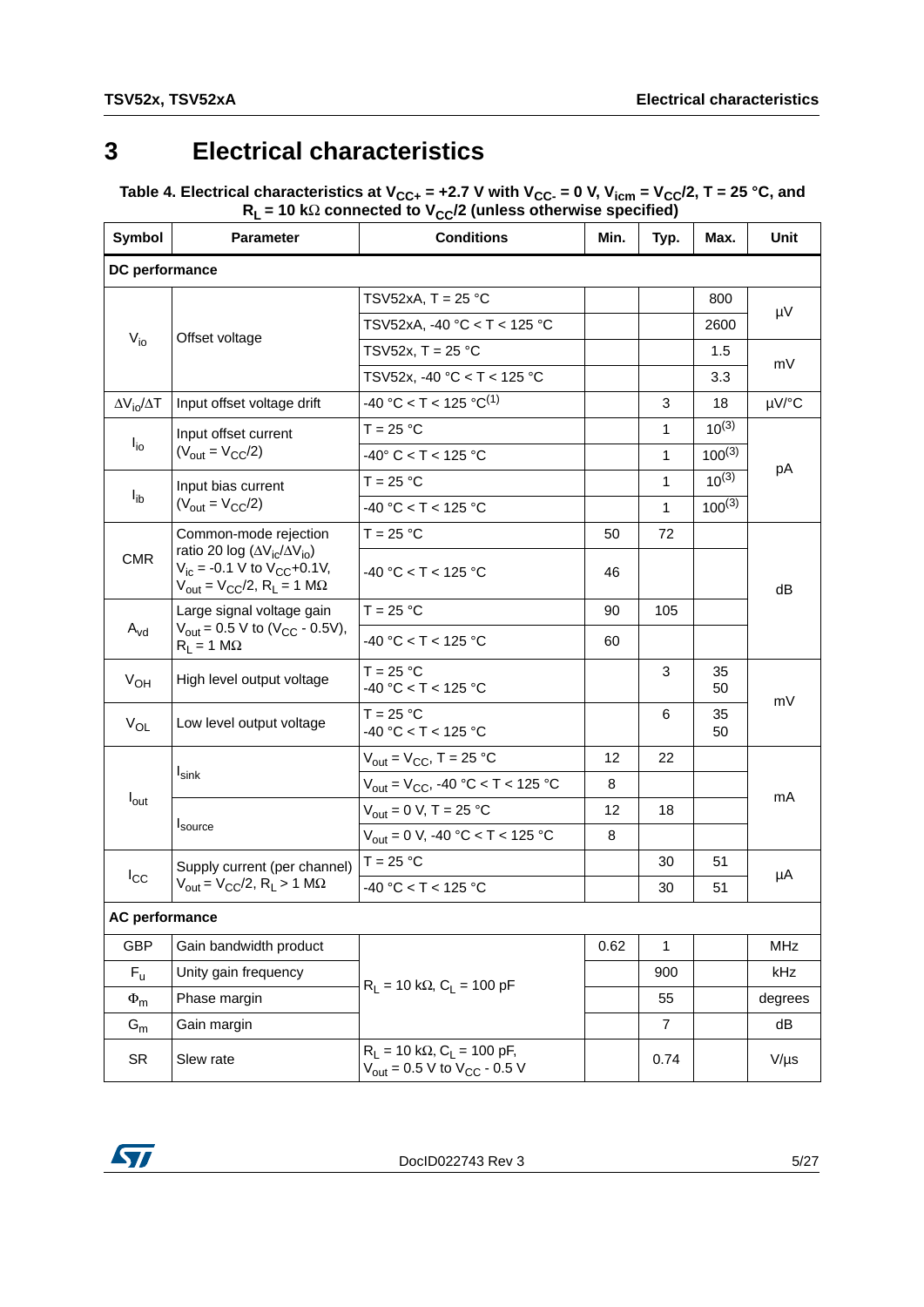|         | $R_1$ = 10 K $\Omega$ connected to V <sub>CC</sub> /2 (unless otherwise specified) (continued) |                                                                                                                                                        |      |          |      |                        |  |  |
|---------|------------------------------------------------------------------------------------------------|--------------------------------------------------------------------------------------------------------------------------------------------------------|------|----------|------|------------------------|--|--|
| Symbol  | <b>Parameter</b>                                                                               | <b>Conditions</b>                                                                                                                                      | Min. | Typ.     | Max. | Unit                   |  |  |
| $e_{n}$ | Equivalent input noise<br>voltage                                                              | $f = 1$ kHz<br>$f = 10$ kHz                                                                                                                            |      | 61<br>43 |      | $\frac{nV}{\sqrt{Hz}}$ |  |  |
| THD+N   | Total harmonic distortion +<br>noise                                                           | Follower configuration, $f_{in} = 1$ kHz,<br>$R_L$ = 100 kΩ, V <sub>icm</sub> = V <sub>CC</sub> /2,<br>BW = 22 kHz, $V_{\text{out}} = 1 V_{\text{pp}}$ |      | 0.003    |      | $\%$                   |  |  |

#### Table 4. Electrical characteristics at V<sub>CC+</sub> = +2.7 V with V<sub>CC-</sub> = 0 V, V<sub>icm</sub> = V<sub>CC</sub>/2, T = 25 °C, and **R<sub>L</sub> = 10 kΩ connected to V<sub>CC</sub>/2 (unless otherwise specified) (continued)**

#### Table 5. Electrical characteristics at V<sub>CC+</sub> = +3.3 V with V<sub>CC-</sub> = 0 V, V<sub>icm</sub> = V<sub>CC</sub>/2, T = 25 °C, and **R<sub>L</sub> = 10 kΩ connected to V<sub>CC</sub>/2 (unless otherwise specified)**

| <b>Symbol</b>            | <b>Parameter</b>                                                                                                                                                            | <b>Conditions</b>                                               | Min. | Typ.         | Max.        | Unit                          |
|--------------------------|-----------------------------------------------------------------------------------------------------------------------------------------------------------------------------|-----------------------------------------------------------------|------|--------------|-------------|-------------------------------|
| DC performance           |                                                                                                                                                                             |                                                                 |      |              |             |                               |
|                          |                                                                                                                                                                             | TSV52xA, $T = 25$ °C                                            |      |              | 600         |                               |
|                          |                                                                                                                                                                             | TSV52xA, -40 °C < T < 125 °C                                    |      |              | 2400        | μV                            |
| $V_{i0}$                 | Offset voltage                                                                                                                                                              | TSV52x, T = $25 °C$                                             |      |              | 1.3         |                               |
|                          |                                                                                                                                                                             | TSV52x, -40 °C < T < 125 °C                                     |      |              | 3.1         | mV                            |
| $\Delta V_{i0}/\Delta T$ | Input offset voltage drift                                                                                                                                                  | $-40 °C < T < 125 °C^{(1)}$                                     |      | 3            | 18          | µV/°C                         |
| $\Delta V_{io}$          | Long term input offset<br>voltage drift                                                                                                                                     | $T = 25 °C^{(2)}$                                               |      | 0.3          |             | μV<br>$\sqrt{\mathsf{month}}$ |
|                          | Input offset current                                                                                                                                                        | $T = 25 °C$                                                     |      | $\mathbf{1}$ | $10^{(3)}$  |                               |
|                          | $I_{\text{io}}$<br>$(V_{\text{out}} = V_{\text{CC}}/2)$                                                                                                                     | $-40 °C < T < 125 °C$                                           |      | 1            | $100^{(3)}$ |                               |
|                          | Input bias current<br>$(V_{\text{out}} = V_{\text{CC}}/2)$                                                                                                                  | $T = 25 °C$                                                     |      | 1            | $10^{(3)}$  | рA                            |
| $I_{\text{ib}}$          |                                                                                                                                                                             | $-40 °C < T < 125 °C$                                           |      | 1            | $100^{(3)}$ |                               |
|                          | Common-mode rejection                                                                                                                                                       | $T = 25 °C$                                                     | 51   | 73           |             | dB                            |
| <b>CMR</b>               | ratio 20 log ( $\Delta V_{\text{ic}}/\Delta V_{\text{io}}$ )<br>$V_{ic}$ = -0.1 V to $V_{CC}$ +0.1 V,<br>$V_{\text{out}} = V_{\text{CC}}/2$ , R <sub>L</sub> = 1 M $\Omega$ | $-40 °C < T < 125 °C$                                           | 47   |              |             |                               |
|                          | Large signal voltage gain                                                                                                                                                   | $T = 25 °C$                                                     | 91   | 106          |             |                               |
| $A_{vd}$                 | $V_{\text{out}}$ = 0.5 V to (V <sub>CC</sub> - 0.5 V),<br>$R_L = 1 M\Omega$                                                                                                 | $-40 °C < T < 125 °C$                                           | 63   |              |             |                               |
| $V_{OH}$                 | High level output voltage                                                                                                                                                   | $T = 25 °C$<br>$-40 °C < T < 125 °C$                            |      | 3            | 35<br>50    |                               |
| $V_{OL}$                 | Low level output voltage                                                                                                                                                    | $T = 25 °C$<br>$-40 °C < T < 125 °C$                            |      | 7            | 35<br>50    | mV                            |
|                          |                                                                                                                                                                             | $V_{\text{out}} = V_{\text{CC}}$ , T = 25 °C                    | 20   | 31           |             |                               |
|                          | $I_{\text{sink}}$                                                                                                                                                           | $V_{\text{out}} = V_{\text{CC}}$ , -40 °C < T < 125 °C          | 17   |              |             |                               |
| $I_{\text{out}}$         |                                                                                                                                                                             | $V_{\text{out}} = 0 \text{ V}, T = 25 \text{ }^{\circ}\text{C}$ | 19   | 27           |             | mA                            |
|                          | <b>I</b> source                                                                                                                                                             | $V_{\text{out}} = 0 \text{ V}$ , -40 °C < T < 125 °C            | 17   |              |             |                               |
|                          | Supply current (per channel)                                                                                                                                                | $T = 25 °C$                                                     |      | 32           | 55          | μA                            |
| $I_{\rm CC}$             | $V_{\text{out}} = V_{\text{CC}}/2$ , R <sub>L</sub> > 1 M $\Omega$                                                                                                          | $-40 °C < T < 125 °C$                                           |      | 32           | 55          |                               |

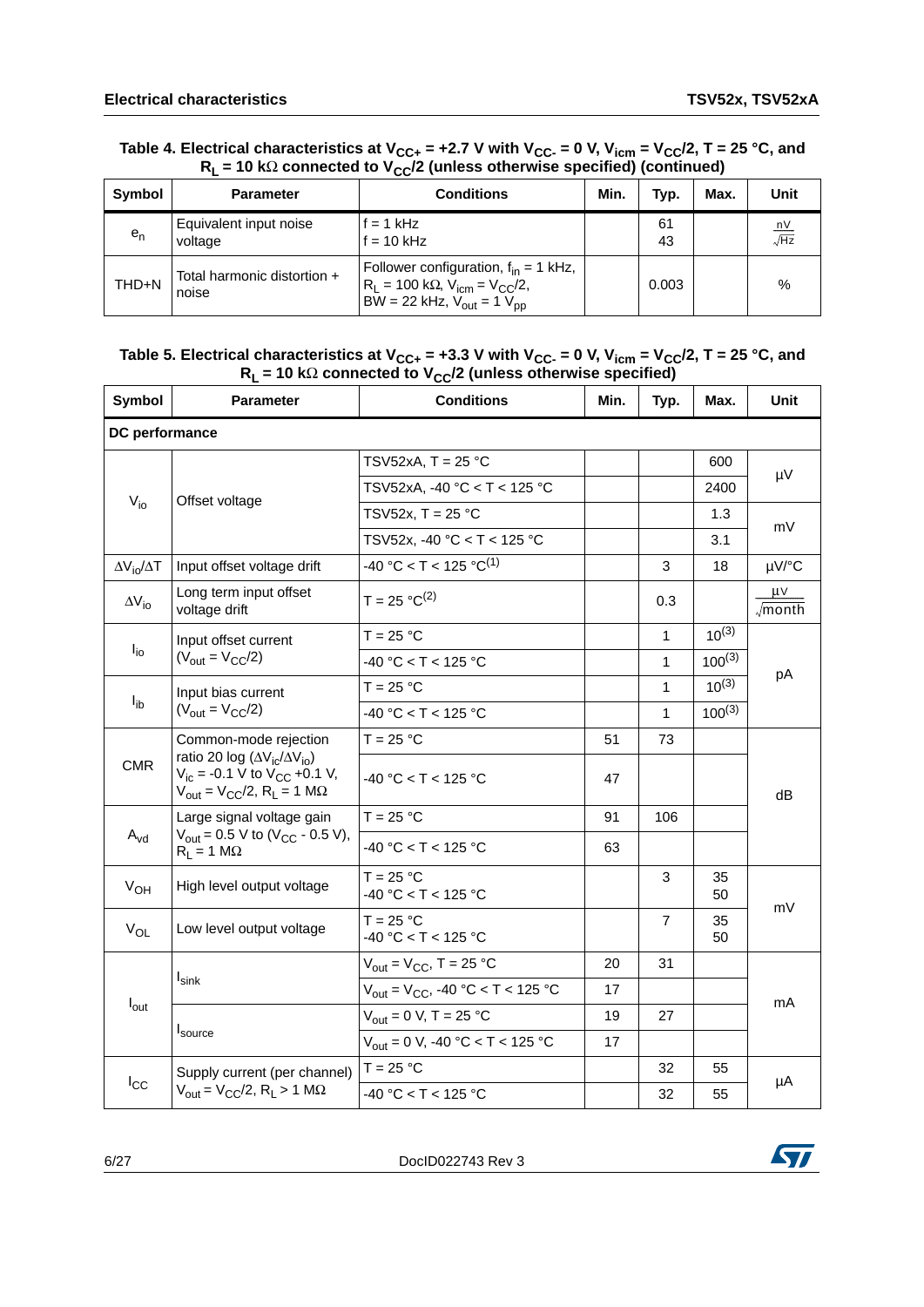| Table 5. Electrical characteristics at $V_{\text{CC-}}$ = +3.3 V with $V_{\text{CC-}}$ = 0 V, $V_{\text{icm}}$ = $V_{\text{CC}}/2$ , T = 25 °C, and |
|-----------------------------------------------------------------------------------------------------------------------------------------------------|
| $R_1$ = 10 k $\Omega$ connected to V <sub>CC</sub> /2 (unless otherwise specified) (continued)                                                      |

| Symbol                | <b>Parameter</b>                     | vv.<br><b>Conditions</b>                                                                                                                             | Min. | Typ.     | Max. | <b>Unit</b>                                        |
|-----------------------|--------------------------------------|------------------------------------------------------------------------------------------------------------------------------------------------------|------|----------|------|----------------------------------------------------|
| <b>AC performance</b> |                                      |                                                                                                                                                      |      |          |      |                                                    |
| <b>GBP</b>            | Gain bandwidth product               |                                                                                                                                                      | 0.64 | 1        |      | MHz                                                |
| $F_{\rm u}$           | Unity gain frequency                 | $R_1 = 10 k\Omega$ , $C_1 = 100 pF$                                                                                                                  |      | 900      |      | kHz                                                |
| $\Phi_{\rm m}$        | Phase margin                         |                                                                                                                                                      |      | 55       |      | degrees                                            |
| $G_m$                 | Gain margin                          |                                                                                                                                                      |      | 7        |      | dB                                                 |
| <b>SR</b>             | Slew rate                            | $R_L = 10 k\Omega$ , $C_L = 100 pF$ ,<br>$V_{out} = 0.5 V$ to $V_{CC} - 0.5 V$                                                                       |      | 0.75     |      | $V/\mu s$                                          |
| $e_n$                 | Equivalent input noise<br>voltage    | $f = 1$ kHz<br>$f = 10$ kHz                                                                                                                          |      | 60<br>42 |      | $\frac{\mathsf{n} \mathsf{V}}{\sqrt{\mathsf{Hz}}}$ |
| THD+N                 | Total harmonic distortion +<br>noise | Follower configuration, $f_{in} = 1$ kHz,<br>$R_1 = 100 \text{ k}\Omega$ , $V_{icm} = V_{CC}/2$ ,<br>BW = 22 kHz, $V_{\text{out}} = 1 V_{\text{pp}}$ |      | 0.003    |      | $\%$                                               |

#### Table 6. Electrical characteristics at V<sub>CC+</sub> = +5 V with V<sub>CC-</sub> = 0 V, V<sub>icm</sub> = V<sub>CC</sub>/2, T = 25 °C, **and RL = 10 k**Ω **connected to VCC/2 (unless otherwise specified)**

| Symbol                   | <b>Parameter</b>                                                                                                                                                                                     | <b>Conditions</b>            | Min. | Typ. | Max.        | <b>Unit</b>                   |  |
|--------------------------|------------------------------------------------------------------------------------------------------------------------------------------------------------------------------------------------------|------------------------------|------|------|-------------|-------------------------------|--|
| DC performance           |                                                                                                                                                                                                      |                              |      |      |             |                               |  |
|                          |                                                                                                                                                                                                      | TSV52xA, T = 25 °C           |      |      | 600         |                               |  |
|                          |                                                                                                                                                                                                      | TSV52xA, -40 °C < T < 125 °C |      |      | 2400        | μV                            |  |
| $V_{i0}$                 | Offset voltage                                                                                                                                                                                       | TSV52x, T = $25 °C$          |      |      | 1           | mV                            |  |
|                          |                                                                                                                                                                                                      | TSV52x, -40 °C < T < 125 °C  |      |      | 2.8         |                               |  |
| $\Delta V_{io}/\Delta T$ | Input offset voltage drift                                                                                                                                                                           | $-40 °C < T < 125 °C^{(1)}$  |      | 3    | 18          | µV/°C                         |  |
| $\Delta V_{i0}$          | Long term input offset<br>voltage drift                                                                                                                                                              | $T = 25 °C^{(2)}$            |      | 0.7  |             | μV<br>$\sqrt{\mathsf{month}}$ |  |
| $I_{\text{io}}$          | Input offset current<br>$(V_{\text{out}} = V_{\text{CC}}/2)$                                                                                                                                         | $T = 25 °C$                  |      | 1    | $10^{(3)}$  |                               |  |
|                          |                                                                                                                                                                                                      | $-40 °C < T < 125 °C$        |      | 1    | $100^{(3)}$ |                               |  |
|                          | Input bias current                                                                                                                                                                                   | $T = 25 °C$                  |      | 1    | $10^{(3)}$  | рA                            |  |
| $I_{ib}$                 | $(V_{\text{out}} = V_{\text{CC}}/2)$                                                                                                                                                                 | $-40 °C < T < 125 °C$        |      | 1    | $100^{(3)}$ |                               |  |
|                          | Common-mode rejection                                                                                                                                                                                | $T = 25 °C$                  | 54   | 76   |             |                               |  |
| CMR1                     | ratio 20 log ( $\Delta V_{\rm ic}/\Delta V_{\rm io}$ )<br>$V_{\text{ic}} = -0.1 \text{ V}$ to $V_{\text{CC}} +0.1 \text{ V}$ ,<br>$V_{\text{out}} = V_{\text{CC}}/2$ , R <sub>1</sub> = 1 M $\Omega$ | $-40$ °C < T < 125 °C        | 50   |      |             | dB                            |  |
|                          | Common-mode rejection                                                                                                                                                                                | $T = 25 °C$                  | 63   | 84   |             |                               |  |
| CMR <sub>2</sub>         | ratio 20 log ( $\Delta V_{\rm ic}/\Delta V_{\rm io}$ )<br>$V_{ic}$ = 1 V to $V_{CC}$ -1 V,<br>$V_{\text{out}} = V_{\text{CC}}/2$ , R <sub>L</sub> = 1 M $\Omega$                                     | $-40$ °C < T < 125 °C        | 58   |      |             |                               |  |

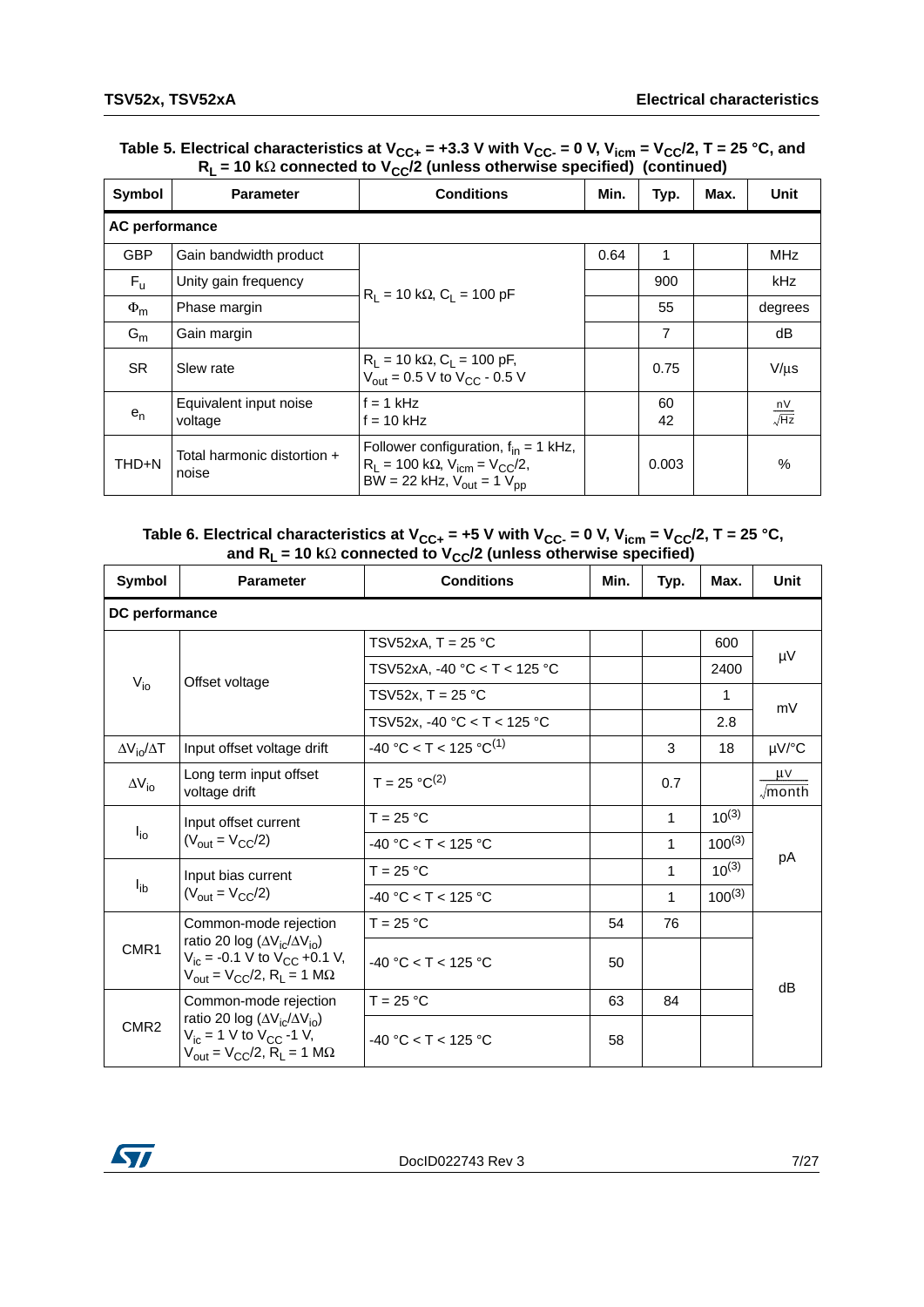Table 6. Electrical characteristics at V<sub>CC+</sub> = +5 V with V<sub>CC-</sub> = 0 V, V<sub>icm</sub> = V<sub>CC</sub>/2, T = 25 °C, **and R<sub>L</sub> = 10 kΩ connected to V<sub>CC</sub>/2 (unless otherwise specified) (continued)** 

| <b>Symbol</b>              | <b>Parameter</b>                                                                                                   | <b>Conditions</b>                                                                                                                                      | Min. | Typ.           | Max.     | Unit              |
|----------------------------|--------------------------------------------------------------------------------------------------------------------|--------------------------------------------------------------------------------------------------------------------------------------------------------|------|----------------|----------|-------------------|
|                            | Supply voltage rejection                                                                                           | $T = 25 °C$                                                                                                                                            | 65   | 87             |          |                   |
| <b>SVR</b>                 | ratio 20 log ( $\Delta V_{CC}/\Delta V_{io}$ )<br>$V_{CC}$ = 2.7 V to 5.5 V,<br>$V_{\text{out}} = V_{\text{CC}}/2$ | -40 °C < T < 125 °C                                                                                                                                    | 60   |                |          | dB                |
|                            | Large signal voltage gain                                                                                          | $T = 25 °C$                                                                                                                                            | 94   | 109            |          |                   |
| $\mathsf{A}_{\mathsf{vd}}$ | $V_{\text{out}} = 0.5 \text{ V}$ to (V <sub>CC</sub> - 0.5 V),<br>$R_1 = 1 M\Omega$                                | $-40 °C < T < 125 °C$                                                                                                                                  | 68   |                |          |                   |
| $V_{OH}$                   | High level output voltage                                                                                          | $T = 25 °C$<br>-40 °C < T < 125 °C                                                                                                                     |      | 5              | 35<br>50 | mV                |
| $V_{OL}$                   | Low level output voltage                                                                                           | $T = 25 °C$<br>$-40 °C < T < 125 °C$                                                                                                                   |      | 9              | 35<br>50 |                   |
|                            |                                                                                                                    | $V_{\text{out}} = V_{\text{CC}}$ , T = 25 °C                                                                                                           | 36   | 55             |          |                   |
|                            | <b>I</b> sink                                                                                                      | $V_{\text{out}} = V_{\text{CC}}$ , -40 °C < T < 125 °C                                                                                                 | 27   |                |          | mA                |
| $I_{\text{out}}$           | I <sub>source</sub>                                                                                                | $V_{\text{out}} = 0 \text{ V}, T = 25 \text{ }^{\circ}\text{C}$                                                                                        | 36   | 55             |          |                   |
|                            |                                                                                                                    | $V_{\text{out}} = 0 \text{ V}$ , -40 °C < T < 125 °C                                                                                                   | 27   |                |          |                   |
|                            | Supply current (per channel)                                                                                       | $T = 25 °C$                                                                                                                                            |      | 45             | 60       | μA                |
| $I_{\rm CC}$               | $V_{\text{out}} = V_{\text{CC}}/2$ , R <sub>L</sub> > 1 M $\Omega$                                                 | $-40$ °C $<$ T $<$ 125 °C                                                                                                                              |      | 45             | 60       |                   |
| <b>AC performance</b>      |                                                                                                                    |                                                                                                                                                        |      |                |          |                   |
| GBP                        | Gain bandwidth product                                                                                             | $R_L$ = 10 kΩ, $C_L$ = 100 pF                                                                                                                          | 0.73 | 1.15           |          | <b>MHz</b>        |
| $F_{\rm u}$                | Unity gain frequency                                                                                               | $R_L$ = 10 kΩ, $C_L$ = 100 pF                                                                                                                          |      | 900            |          | kHz               |
| $\Phi_{\sf m}$             | Phase margin                                                                                                       | $R_L$ = 10 kΩ, $C_L$ = 100 pF                                                                                                                          |      | 55             |          | degrees           |
| $G_m$                      | Gain margin                                                                                                        | $R_L$ = 10 kΩ, $C_L$ = 100 pF                                                                                                                          |      | $\overline{7}$ |          | dB                |
| <b>SR</b>                  | Slew rate                                                                                                          | $R_1 = 10 k\Omega$ , $C_1 = 100 pF$ ,<br>$V_{\text{out}} = 0.5 \text{ V}$ to $V_{\text{CC}}$ - 0.5V                                                    |      | 0.89           |          | $V/\mu s$         |
| $Je_n$                     | Low-frequency peak-to-<br>peak input noise                                                                         | Bandwidth: $f = 0.1$ to 10 Hz                                                                                                                          |      | 14             |          | $\mu V_{pp}$      |
| $e_{n}$                    | Equivalent input noise<br>voltage                                                                                  | $f = 1$ kHz<br>$f = 10$ kHz                                                                                                                            |      | 57<br>39       |          | nV<br>$\sqrt{Hz}$ |
| THD+N                      | Total harmonic distortion +<br>noise                                                                               | Follower configuration, $f_{in} = 1$ kHz,<br>$R_L$ = 100 kΩ, V <sub>icm</sub> = V <sub>CC</sub> /2,<br>BW = 22 kHz, $V_{\text{out}} = 1 V_{\text{pp}}$ |      | 0.002          |          | %                 |

<span id="page-7-0"></span>1. See *[Section 4.6: Input offset voltage drift over temperature](#page-14-0)*.

<span id="page-7-2"></span>2. Typical value is based on the V<sub>io</sub> drift observed after 1000 h at 125 °C extrapolated to 25 °C using the Arrhenius law and<br>assuming an activation energy of 0.7 eV. The operational amplifier is aged in follower mode con

<span id="page-7-1"></span>3. Guaranteed by design.

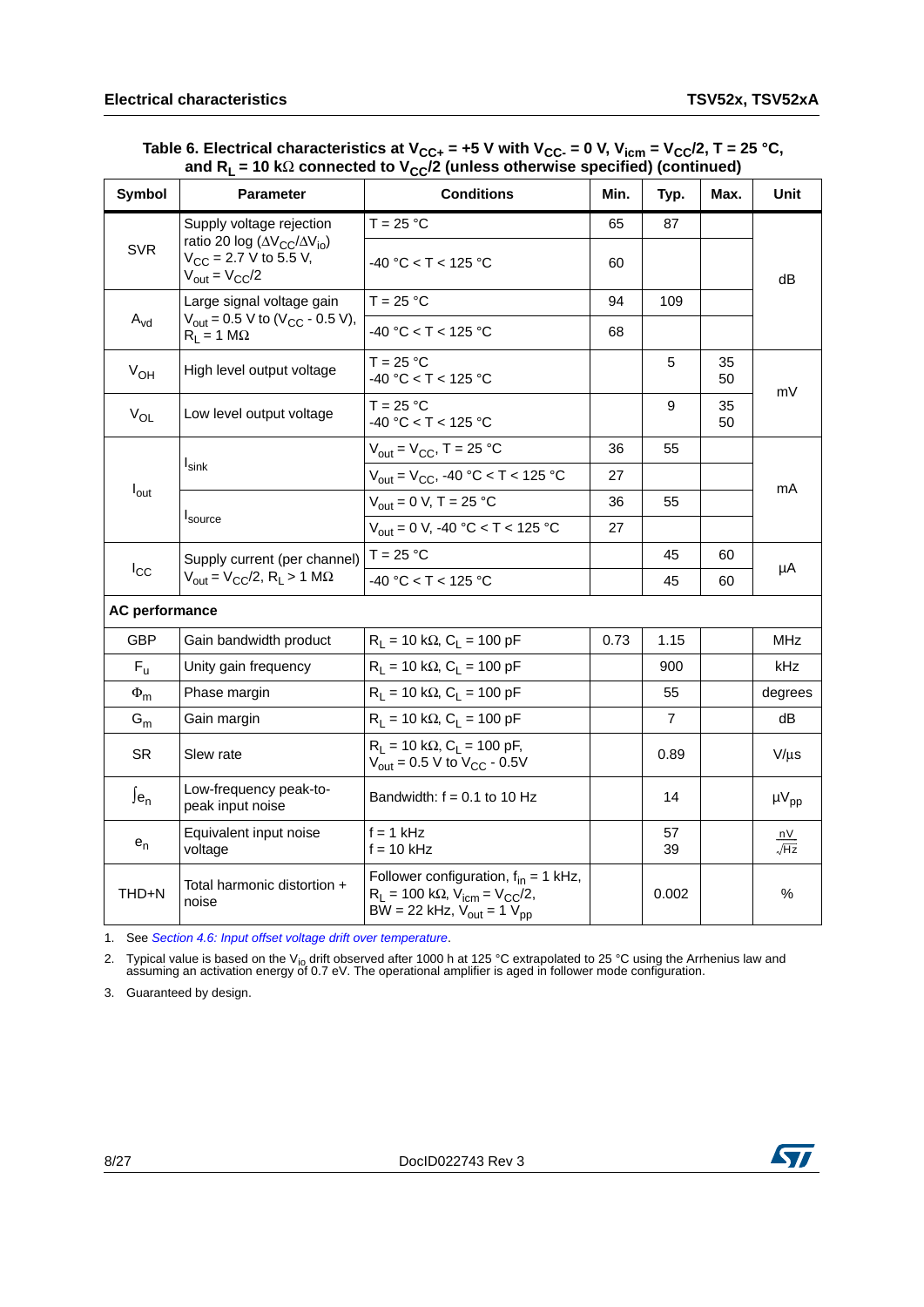

 **Figure 4. Input offset voltage temperature coefficient distribution**



**Figure 6. Input offset voltage vs. temperature at**   $V_{CC}$  = 5 V





**Figure 5. Input offset voltage vs. input**  Common-mode voltage at V<sub>CC</sub> = 5 V



**Figure 7. Output current vs. output voltage at**   $V_{CC} = 2.7 V$ 





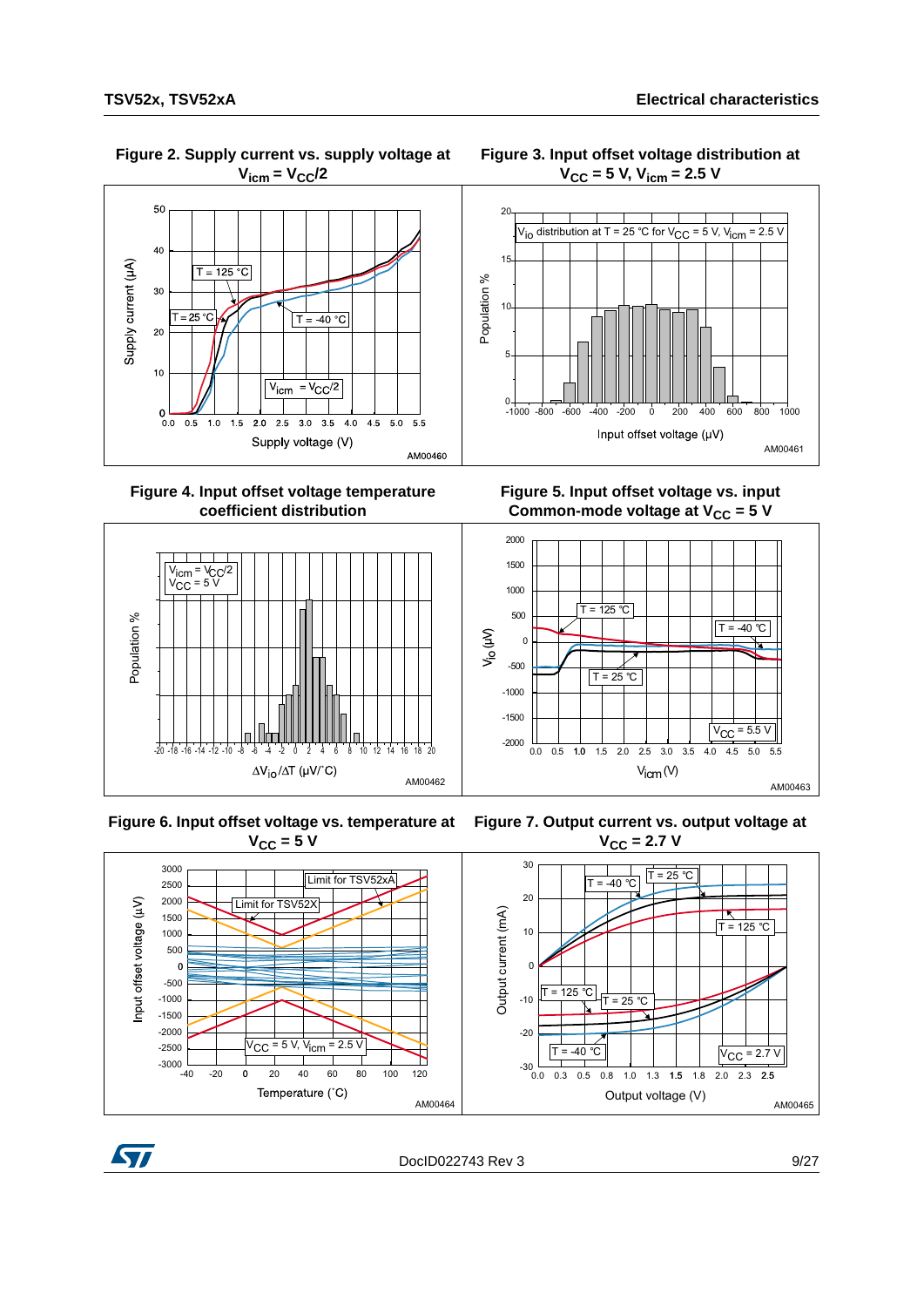350

 **Figure 8. Output current vs. output voltage at**   $V_{CC}$  = 5.5 V 75  $T = 25 °C$  $T = -40$  $50$ Output current (mA) Output current (mA)  $T = 125 °C$ 25  $\mathbf{o}$  $-25$  $T = 125 °C$   $T = 25 °C$  $-50$  $\boxed{T = -40^{\circ}C}$   $\boxed{V_{CC} = 5.5 \text{ V}}$  $-75$  $0.0$   $0.\overline{5}$   $1.0$   $1.5$   $2.0$   $2.5$   $3.0$   $3.5$   $4.0$   $4.5$   $5.0$   $5.5$ Output voltage (V) AM00466

Figure 9. Bode diagram at V<sub>CC</sub> = 2.7 V,  $R_L = 10 k\Omega$ 



Figure 11. Bode diagram at  $V_{CC} = 5.5 V$ ,

Figure 10. Bode diagram at  $V_{CC} = 2.7 V$ , **RL = 2 k**Ω









10/27 DocID022743 Rev 3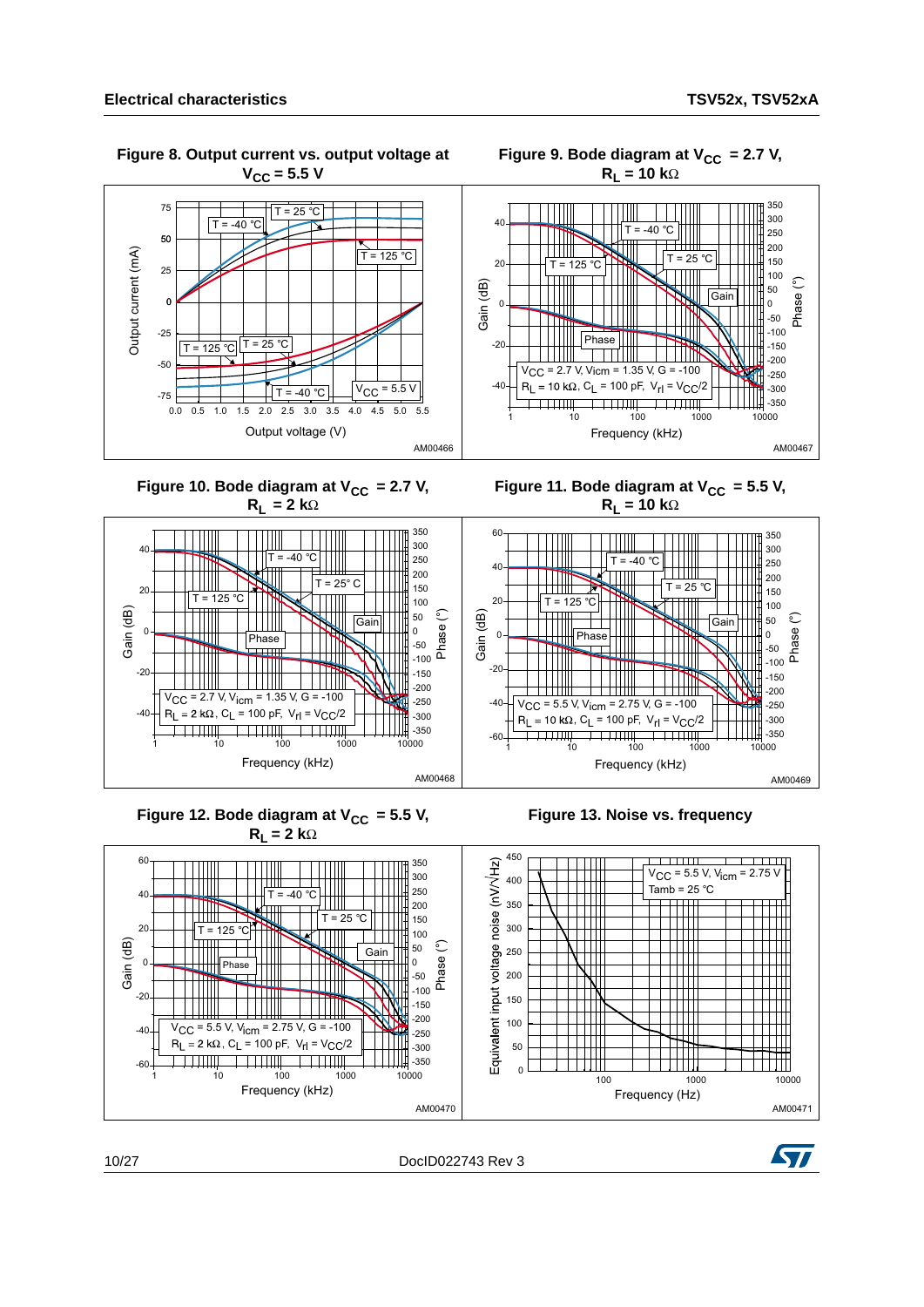

#### **Figure 14. Positive slew rate vs. supply voltage Figure 15. Negative slew rate vs. supply voltage**







╫╫

 $= 2 k\Omega$ 

╈╈╈

 $\mathcal{L}$ 

التنبيط

 $0.01$  0.1 1 10

Output voltage  $(V_{\text{pp}})$ 







 $(1E-3)$ <br>0.01

 $0.01$ 

 $\sharp$  f = 1 kHz  $Gain = 1$  $BW = 22 kHz$  $V<sub>icm</sub> = V<sub>CC</sub>/2$ 

 $0.$ 

THD + QHL

 $THD + N (%)$ 

1

DocID022743 Rev 3 11/27

AM00476

 $R_L = 10 k\Omega$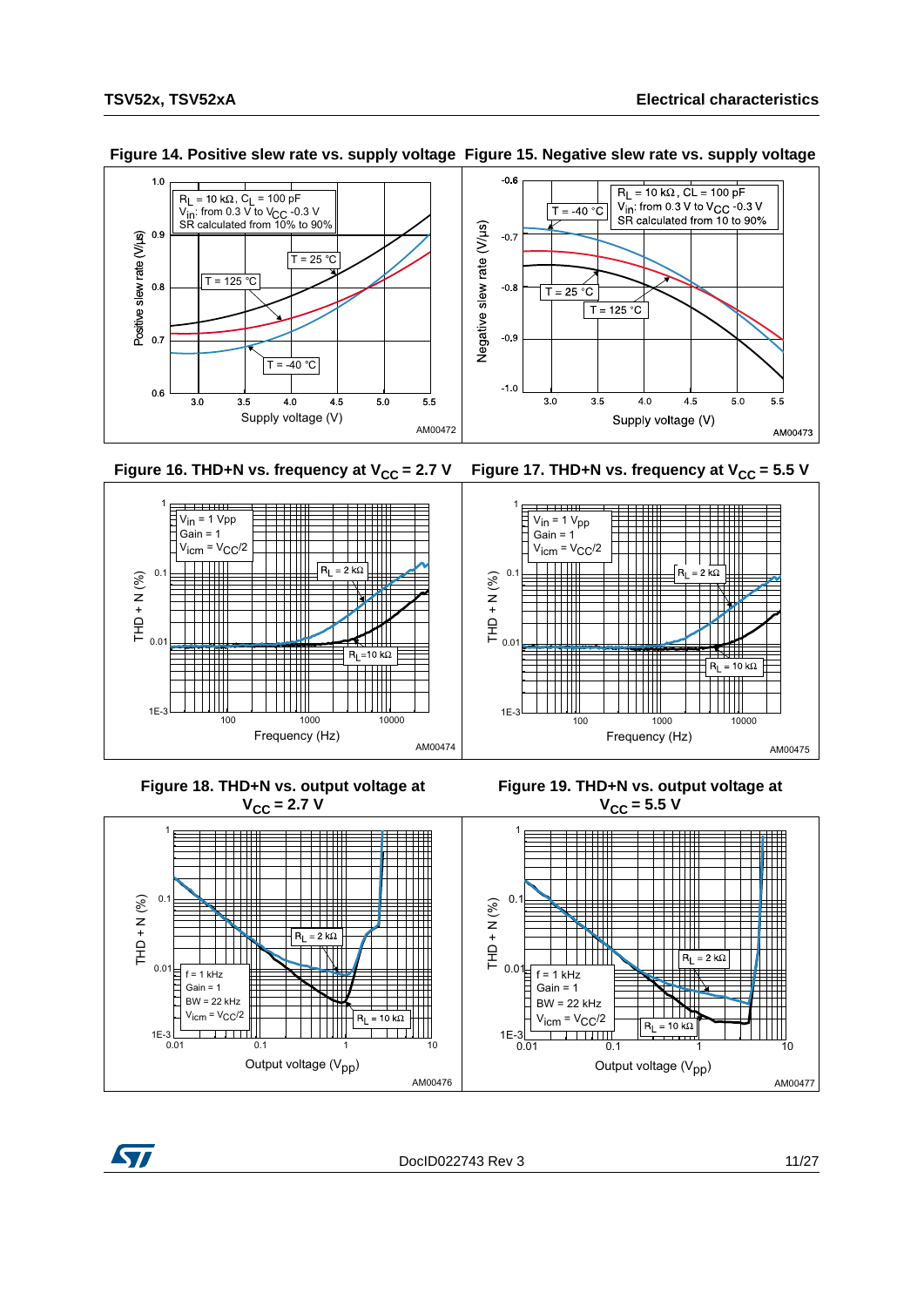

**Figure 20. Output impedance versus frequency in closed-loop configuration**









12/27 DocID022743 Rev 3

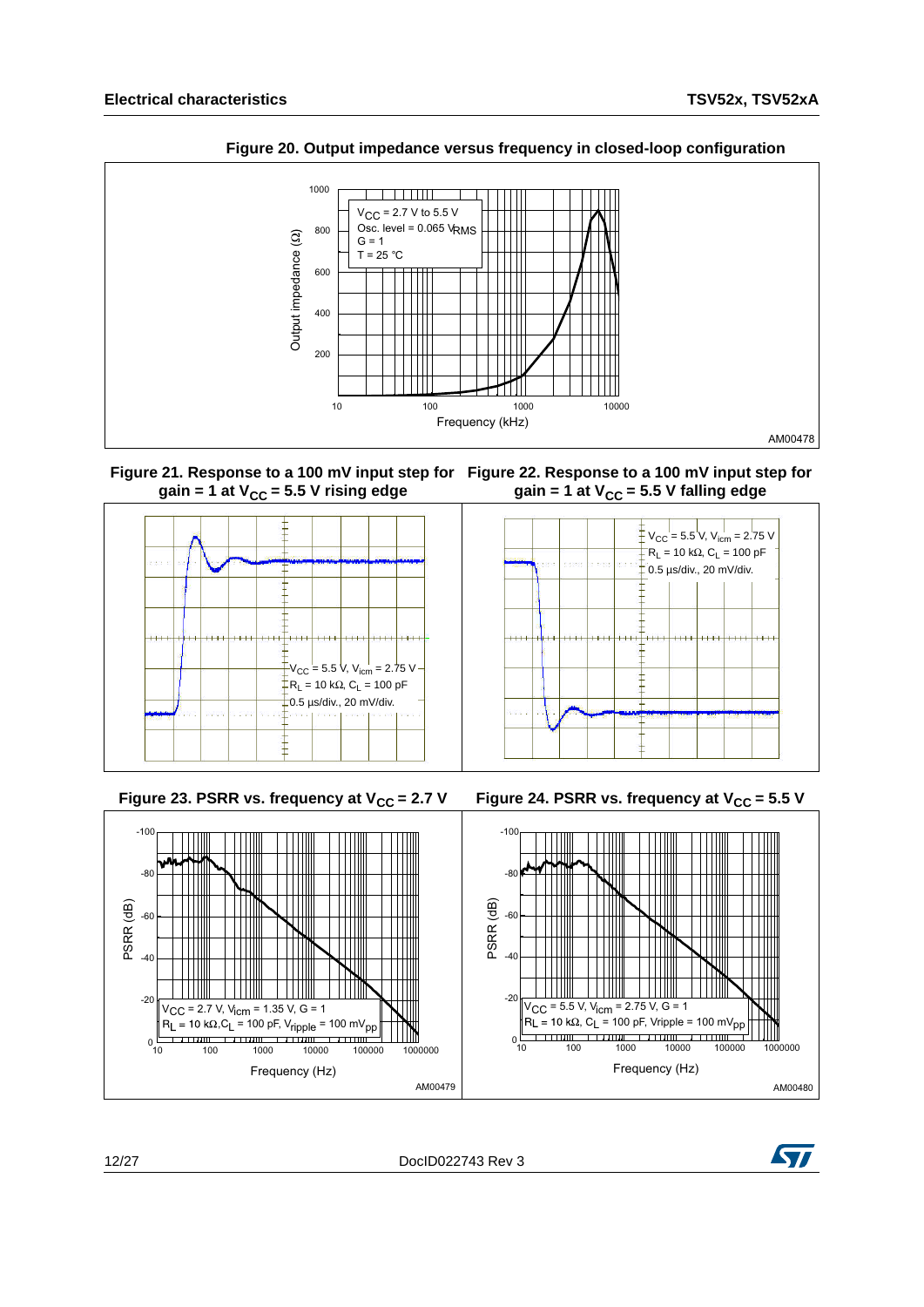## <span id="page-12-0"></span>**4 Application information**

### <span id="page-12-1"></span>**4.1 Operating voltages**

The amplifiers of the TSV52x, TSV52xA series can operate from 2.7 V to 5.5 V. Their parameters are fully specified for 2.7 V, 3.3 V and 5 V power supplies. However, the parameters are very stable in the full  $V_{CC}$  range and several characterization curves show the TSV52x, TSV52xA device characteristics at 2.7 V. Additionally, the main specifications are guaranteed in extended temperature ranges from -40 to +125 °C.

## <span id="page-12-2"></span>**4.2 Common-mode voltage range**

The TSV52x, TSV52xA devices are built with two complementary PMOS and NMOS input differential pairs. The devices have a rail-to-rail input and the input Common-mode range is extended from  $V_{CC}$  - 0.1 V to  $V_{CC+}$  + 0.1 V.

The N channel pair is active for input voltage close to the positive rail typically ( $V_{CC+}$  - 0.7 V) to 100 mv above the positive rail.

The P channel pair is active for input voltage close to the negative rail typically 100 mV below the negative rail to  $V_{CC}$  + 0.7 V.

And between  $V_{CC}$  + 0.7 V and  $V_{CC+}$  - 0.7 V the both N and P pairs are active.

When the both pairs work together it allows to increase the speed of the TSV52x, TSV52xA devices. This architecture improves the merit factor of the whole device. In the transition region, the performance of CMR, SVR, V<sub>io</sub> (*[Figure](#page-12-4)* 25 and *Figure* 26) and THD is slightly degraded.

<span id="page-12-3"></span>

<span id="page-12-4"></span>



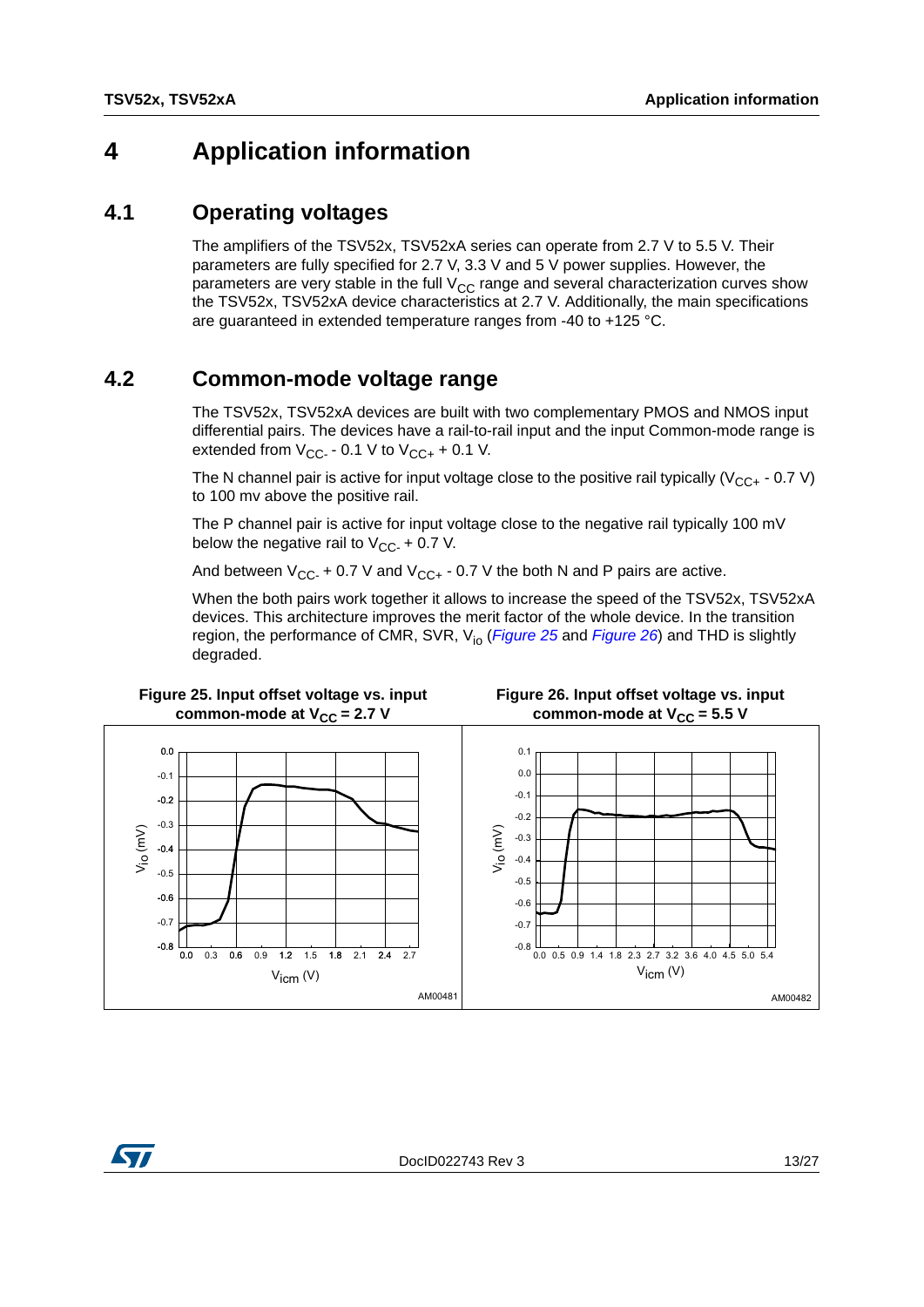### <span id="page-13-0"></span>**4.3 Rail-to-rail input**

The TSV52x, TSV52xA series are guaranteed without phase reversal as shown in *[Figure](#page-13-3) 28*.

<span id="page-13-3"></span>It is extremely important that the current flowing in the input pin does not exceed 10 mA. In order to limit this current, a serial resistor can be added on the  $V_{in}$  path.



## <span id="page-13-1"></span>**4.4 Rail-to-rail output**

The operational amplifier output levels can go close to the rails: 35 mV maximum above and below the rail when connected to a 10 kΩ resistive load to  $V_{C}C/2$ .

### <span id="page-13-2"></span>**4.5 Driving resistive and capacitive loads**

To drive high capacitive loads, adding an in series resistor at the output can improve the stability of the device (see *[Figure](#page-14-1) 29* for the recommended in series value). Once the in series resistor has been selected, the stability of the circuit should be tested on the bench and simulated with simulation models. The  $R<sub>load</sub>$  is placed in parallel with the capacitive load. The R<sub>load</sub> and the in series resistor create a voltage divider which introduces an error proportional to the ratio  $R_s/R_{load}$ . By keeping  $R_s$  as low as possible, this error is generally negligible.

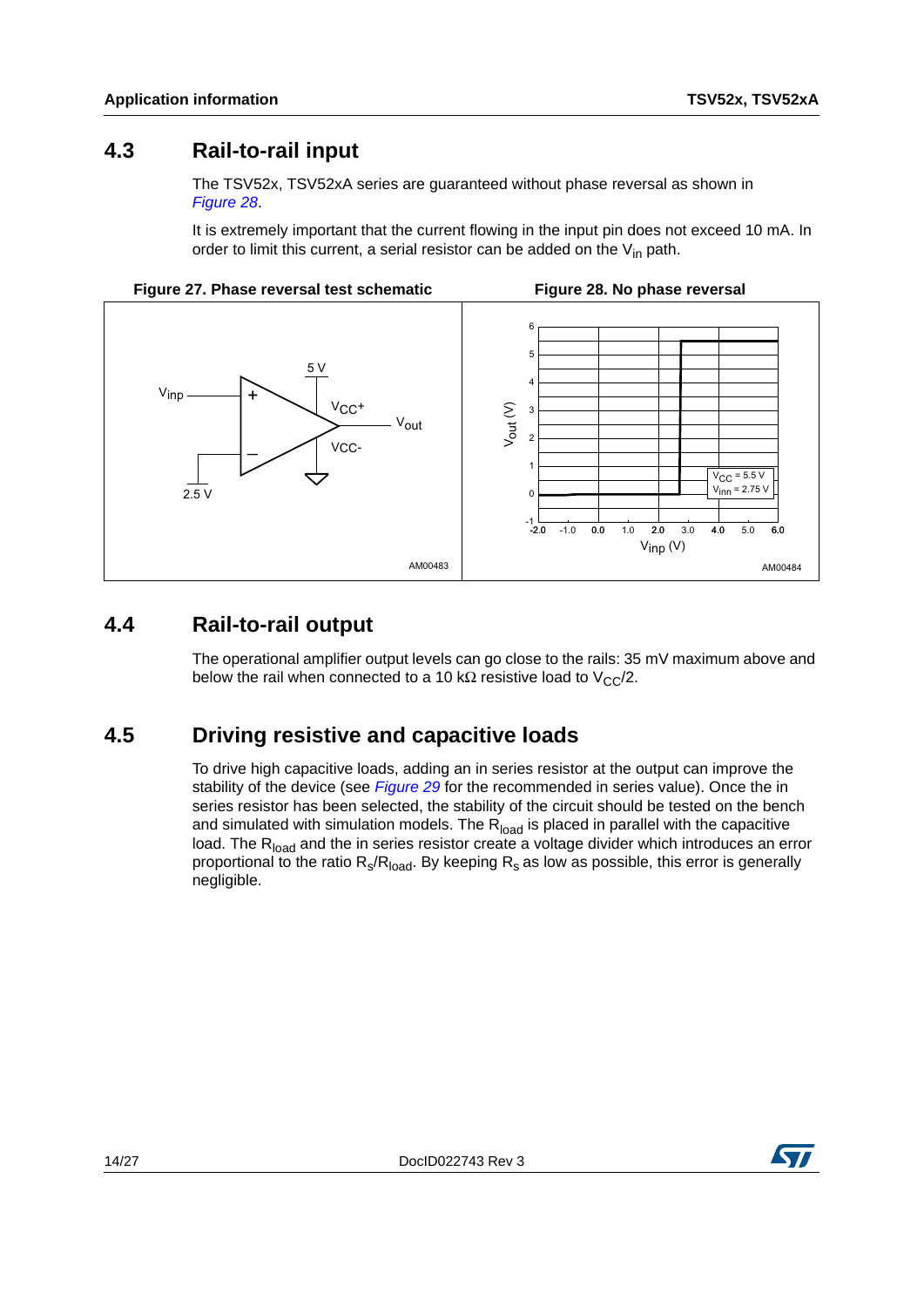<span id="page-14-1"></span>

**Figure 29. In series resistor versus capacitive load**

### <span id="page-14-0"></span>**4.6 Input offset voltage drift over temperature**

The maximum input voltage drift over the temperature variation is defined as the offset variation related to offset value measured at 25 °C. The operational amplifier is one of the main circuits of the signal conditioning chain, and the amplifier input offset is a major contributor to the chain accuracy. The signal chain accuracy at 25 °C can be compensated during production at application level. The maximum input voltage drift over temperature enables the system designer to anticipate the effect of temperature variations.

The maximum input voltage drift over temperature is computed using *[Equation 1](#page-14-2)*.

#### <span id="page-14-2"></span>**Equation 1**

$$
\frac{\Delta V_{io}}{\Delta T} = max \bigg| \frac{V_{io}(T) - V_{io}(25^{\circ}C)}{T - 25^{\circ}C} \bigg|
$$

with T = -40  $^{\circ}$ C and 125  $^{\circ}$ C.

The datasheet maximum value is guaranteed by a measurement on a representative sample size ensuring a  $C_{pk}$  (process capability index) greater than 1.33.

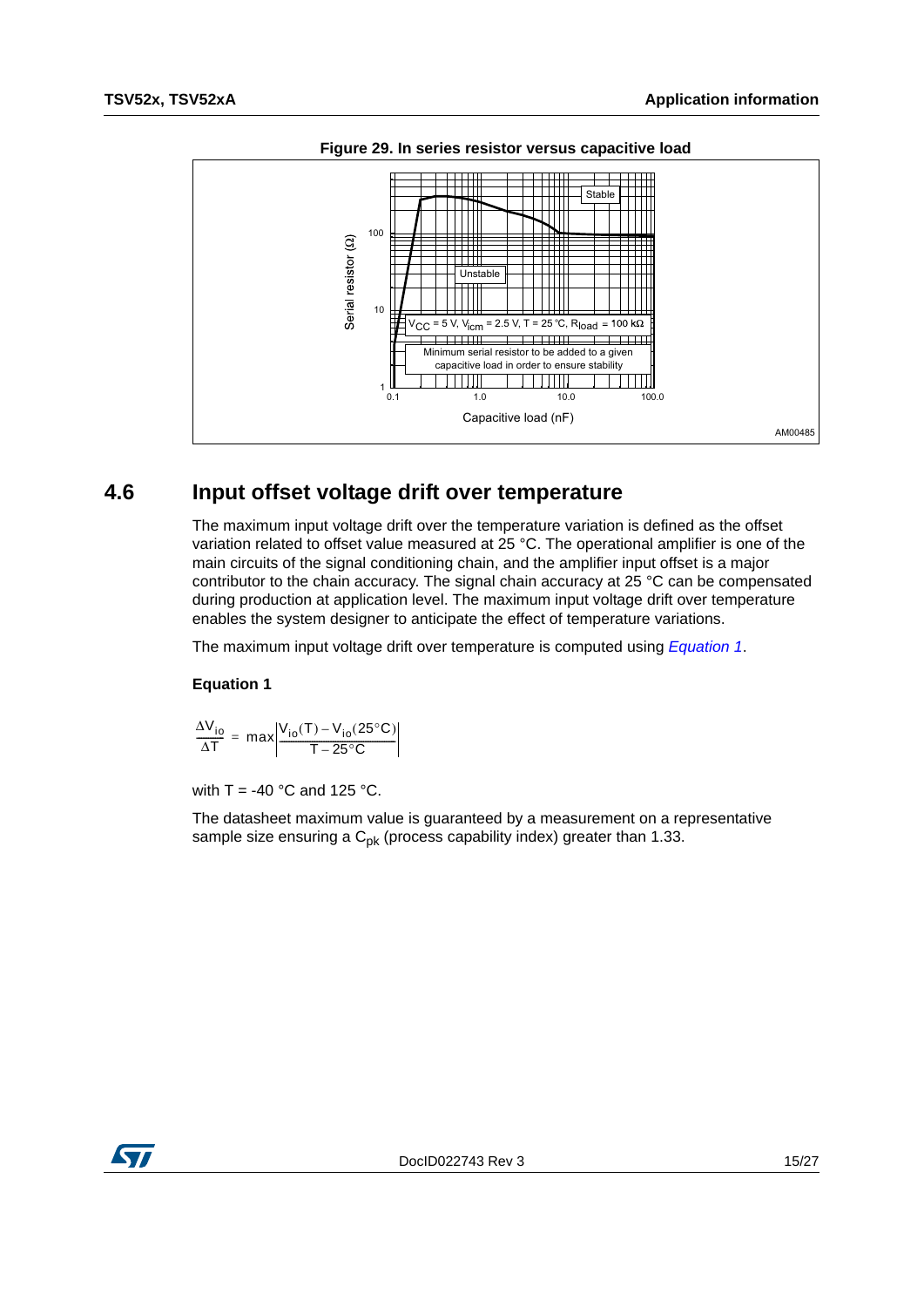### <span id="page-15-0"></span>**4.7 Long term input offset voltage drift**

To evaluate product reliability, two types of stress acceleration are used:

- Voltage acceleration, by changing the applied voltage
- Temperature acceleration, by changing the die temperature (below the maximum junction temperature allowed by the technology) with the ambient temperature.

The voltage acceleration has been defined based on JEDEC results, and is defined using *[Equation 2](#page-15-1)*.

#### <span id="page-15-1"></span>**Equation 2**

$$
A_{FV} \ = \ e^{\beta \, \cdot \, (V_S - V_U)}
$$

Where:

 $A_{FV}$  is the voltage acceleration factor

β is the voltage acceleration constant in 1/V, constant technology parameter ( $β = 1$ )

 $V_S$  is the stress voltage used for the accelerated test

 $V_{11}$  is the voltage used for the application

The temperature acceleration is driven by the Arrhenius model, and is defined in *[Equation 3](#page-15-2)*.

#### <span id="page-15-2"></span>**Equation 3**

$$
A_{FT}\ =\ e^{\displaystyle\frac{E_a}{k}\cdot\left(\frac{1}{T_U}-\frac{1}{T_S}\right)}
$$

Where:

 $A_{FT}$  is the temperature acceleration factor

 $E<sub>a</sub>$  is the activation energy of the technology based on the failure rate

k is the Boltzmann constant (8.6173 x  $10^{-5}$  eV.K<sup>-1</sup>)

 $T_{U}$  is the temperature of the die when  $V_{U}$  is used (K)

 $T<sub>S</sub>$  is the temperature of the die under temperature stress (K)

The final acceleration factor,  $A_F$ , is the multiplication of the voltage acceleration factor and the temperature acceleration factor (*[Equation 4](#page-15-3)*).

#### <span id="page-15-3"></span>**Equation 4**

 $A_F = A_{FT} \times A_{FN}$ 

 $A_F$  is calculated using the temperature and voltage defined in the mission profile of the product. The A<sub>F</sub> value can then be used in *Equation* 5 to calculate the number of months of use equivalent to 1000 hours of reliable stress duration.

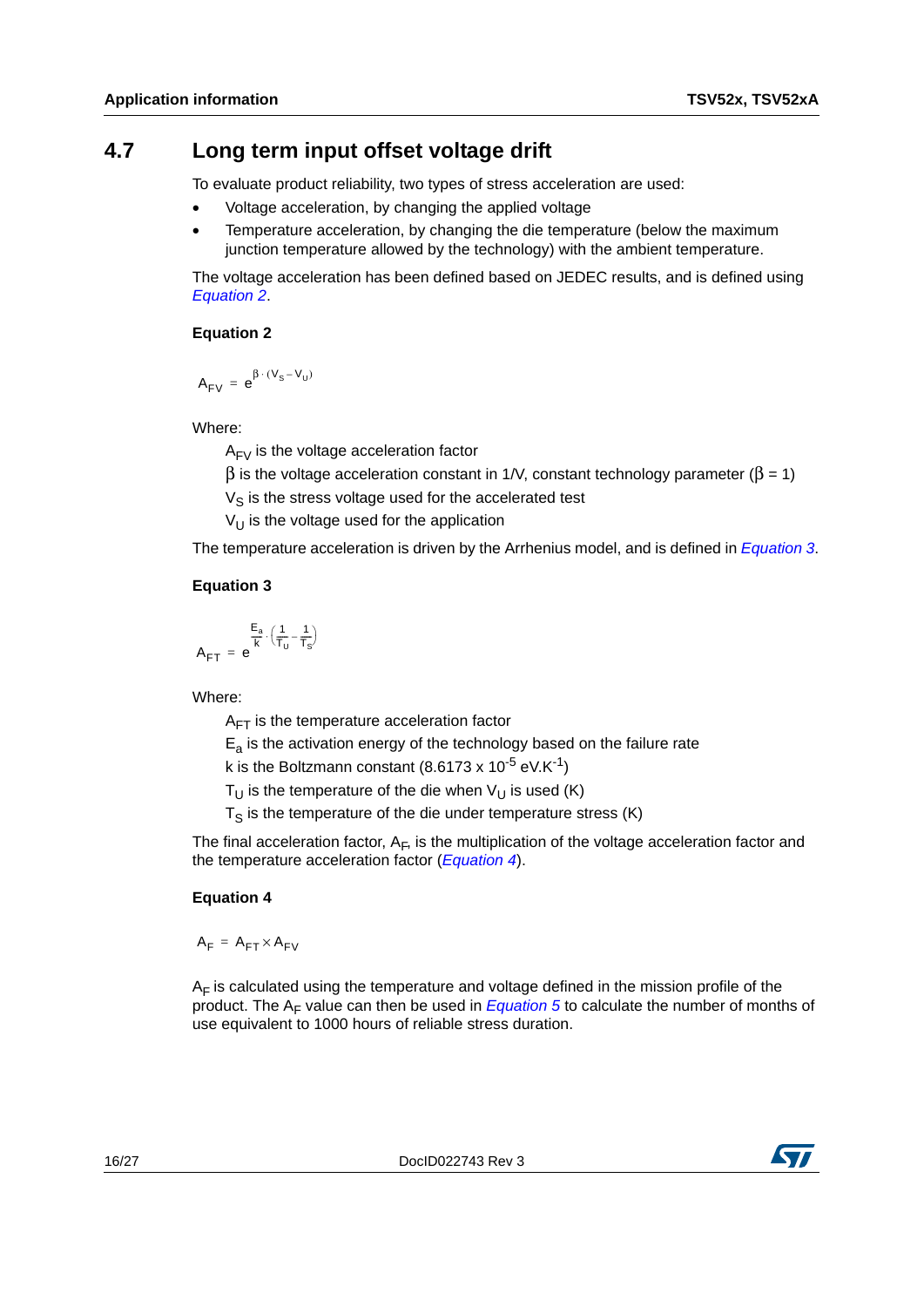#### <span id="page-16-2"></span>**Equation 5**

Months =  $A_F \times 1000$  h  $\times$  12 months/(24 h  $\times$  365.25 days)

To evaluate the op-amp reliability, a follower stress condition is used where  $V_{CC}$  is defined as a function of the maximum operating voltage and the absolute maximum rating (as recommended by JEDEC rules).

The V<sub>io</sub> drift (in  $\mu$ V) of the product after 1000 h of stress is tracked with parameters at different measurement conditions (see *[Equation 6](#page-16-3)*).

#### <span id="page-16-3"></span>**Equation 6**

 $V_{CC}$  = max $V_{on}$  with  $V_{icm}$  =  $V_{CC}/2$ 

The long term drift parameter  $(\Delta V_{io})$ , estimating the reliability performance of the product, is obtained using the ratio of the  $V_{io}$  (input offset voltage value) drift over the square root of the calculated number of months (*[Equation 7](#page-16-4)*).

#### <span id="page-16-4"></span>**Equation 7**

$$
\Delta V_{io} = \frac{V_{io}drift}{\sqrt{(months)}}
$$

where  $V_{io}$  drift is the measured drift value in the specified test conditions after 1000 h stress duration.

### <span id="page-16-0"></span>**4.8 PCB layouts**

For correct operation, it is advised to add 10 nF decoupling capacitors as close as possible to the power supply pins.

#### <span id="page-16-1"></span>**4.9 Macromodel**

Accurate macromodels of the TSV52x, TSV52xA devices are available on STMicroelectronics™ website at [www.st.com.](http://www.st.com) These models are a trade-off between accuracy and complexity (that is, time simulation) of the TSV52x, TSV52xA operational amplifiers. They emulate the nominal performance of a typical device within the specified operating conditions mentioned in the datasheet. They also help to validate a design approach and to select the appropriate operational amplifier, *but they do not replace onboard measurements*.

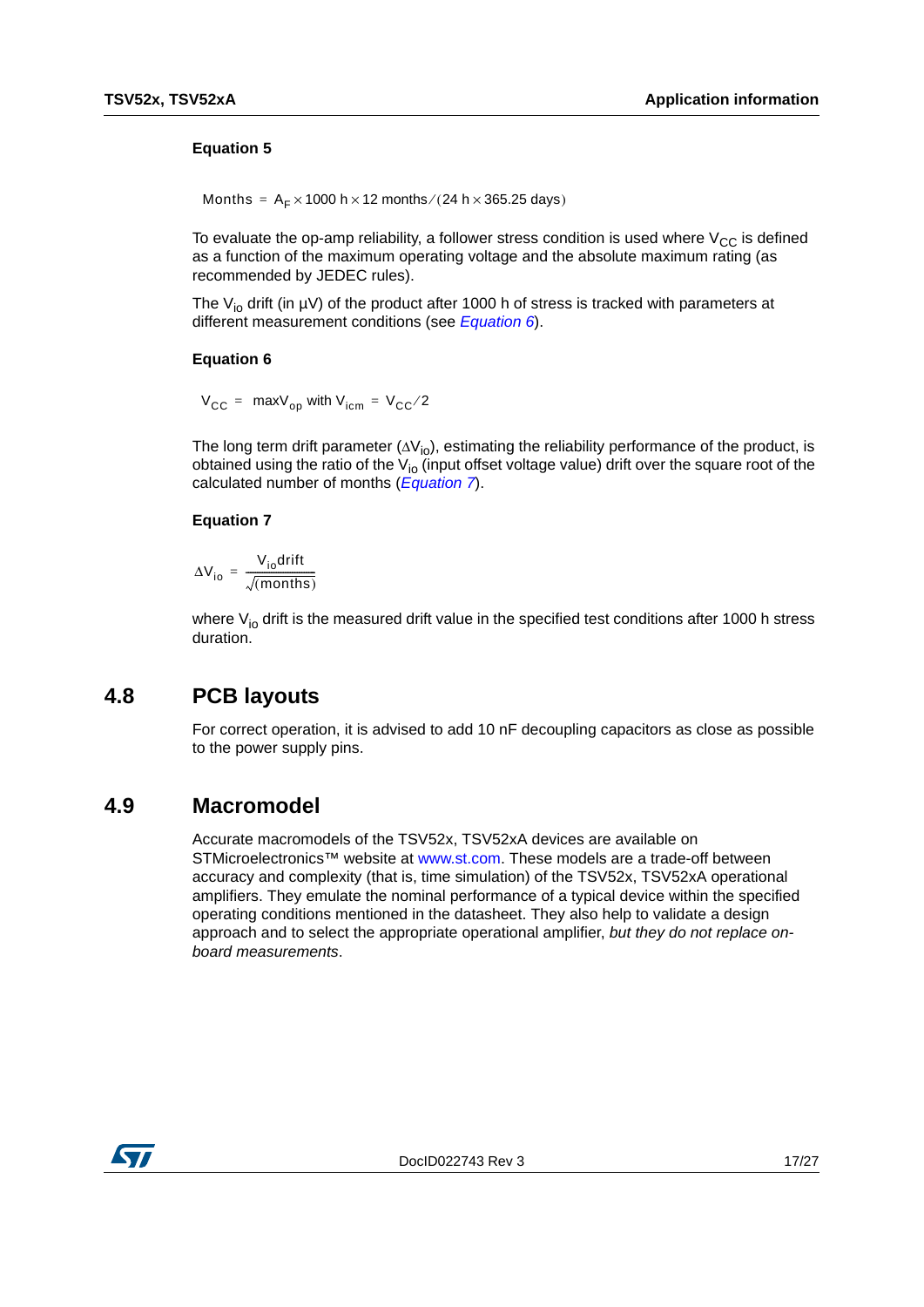# <span id="page-17-0"></span>**5 Package information**

In order to meet environmental requirements, ST offers these devices in different grades of ECOPACK® packages, depending on their level of environmental compliance. ECOPACK specifications, grade definitions and product status are available at: *[www.st.com](http://www.st.com)*. ECOPACK is an ST trademark.

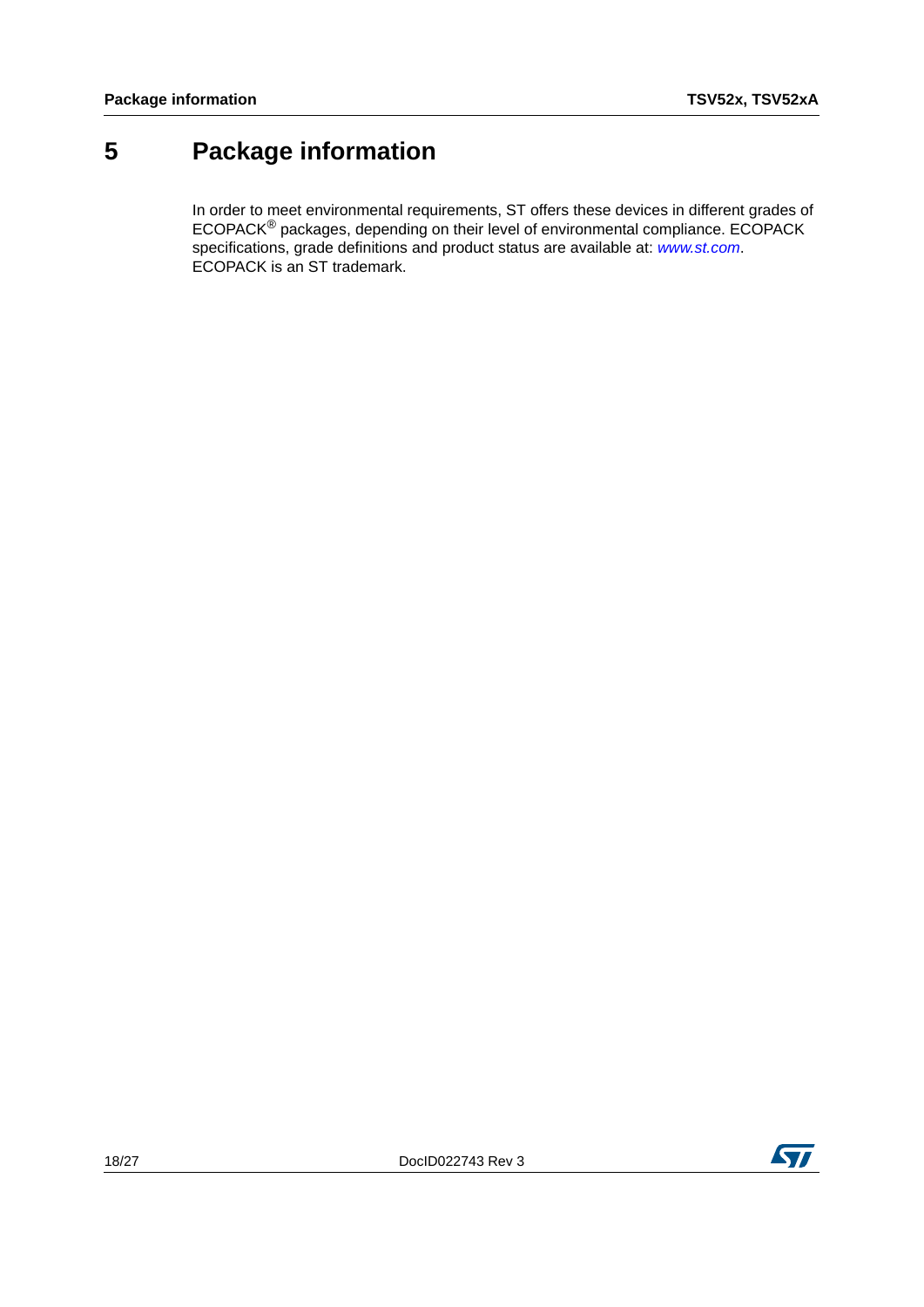## <span id="page-18-0"></span>**5.1 SC705 package information**



#### **Figure 30. SC70-5 package outline**

#### **Table 7. SC70-5 package mechanical data**

|                | <b>Dimensions</b> |                    |             |       |               |       |  |
|----------------|-------------------|--------------------|-------------|-------|---------------|-------|--|
| <b>Ref</b>     |                   | <b>Millimeters</b> |             |       | <b>Inches</b> |       |  |
|                | Min.              | Typ.               | Max.        | Min.  | Typ.          | Max.  |  |
| A              | 0.80              |                    | 1.10        | 0.032 |               | 0.043 |  |
| A1             | 0                 |                    | 0.10        |       |               | 0.004 |  |
| A <sub>2</sub> | 0.80              | 0.90               | 1.00        | 0.032 | 0.035         | 0.039 |  |
| $\mathbf b$    | 0.15              |                    | 0.30        | 0.006 |               | 0.012 |  |
| C              | 0.10              |                    | 0.22        | 0.004 |               | 0.009 |  |
| D              | 1.80              | 2.00               | 2.20        | 0.071 | 0.079         | 0.087 |  |
| Е              | 1.80              | 2.10               | 2.40        | 0.071 | 0.083         | 0.094 |  |
| E1             | 1.15              | 1.25               | 1.35        | 0.045 | 0.049         | 0.053 |  |
| е              |                   | 0.65               |             |       | 0.025         |       |  |
| e1             |                   | 1.30               |             |       | 0.051         |       |  |
| L              | 0.26              | 0.36               | 0.46        | 0.010 | 0.014         | 0.018 |  |
| ≺              | $0^{\circ}$       |                    | $8^{\circ}$ |       |               |       |  |

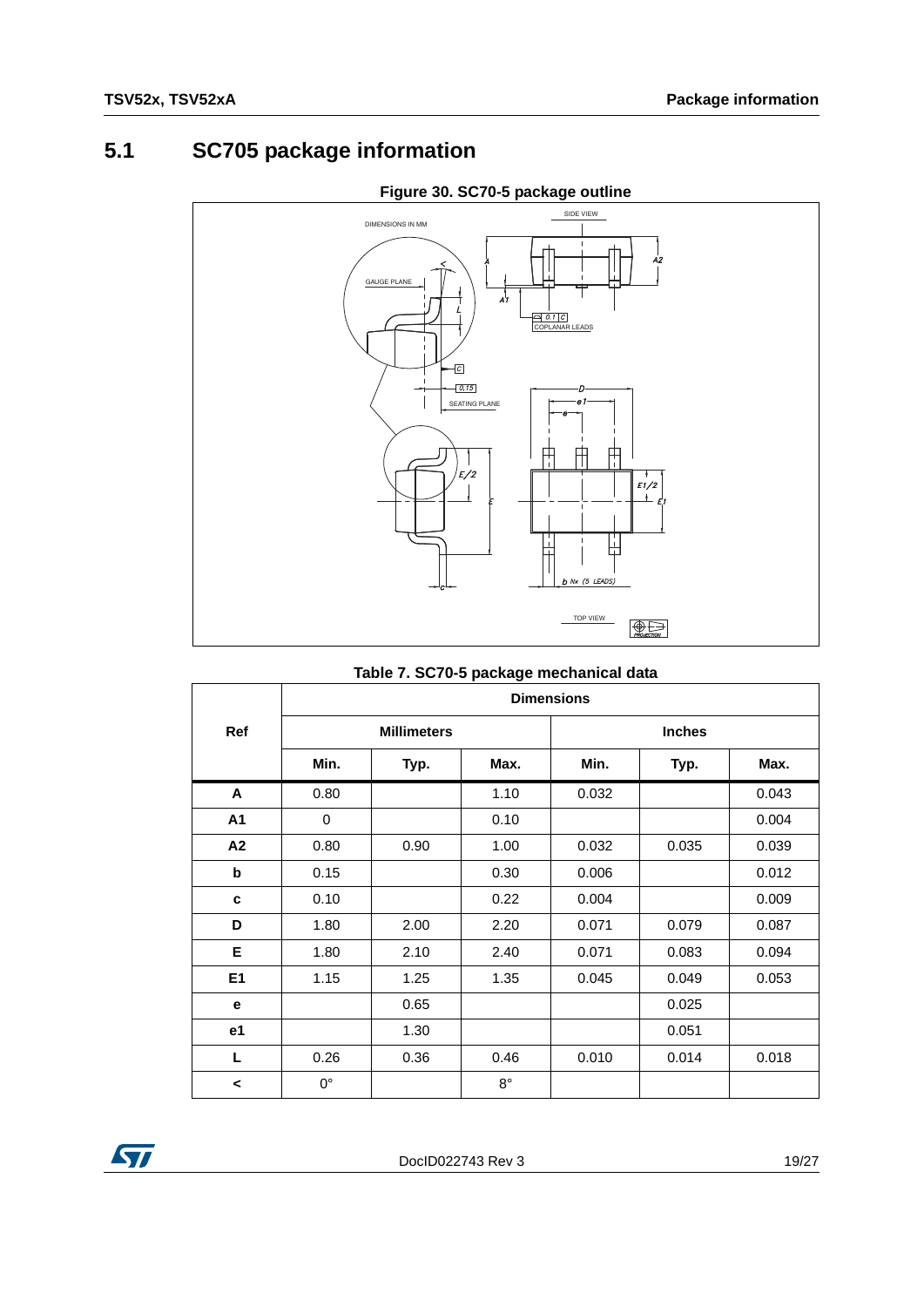## <span id="page-19-0"></span>**5.2 DFN8 2x2 package information**



**Figure 31. DFN8 2x2x0.6, 8 pitch, 0.5 mm package outline**

#### **Table 8. DFN8 2x2x0.6, 8 pitch, 0.5 mm package mechanical data**

<span id="page-19-1"></span>

|                | <b>Dimensions</b> |                    |       |       |               |       |  |
|----------------|-------------------|--------------------|-------|-------|---------------|-------|--|
| Ref.           |                   | <b>Millimeters</b> |       |       | <b>Inches</b> |       |  |
|                | Min.              | Typ.               | Max.  | Min.  | Typ.          | Max.  |  |
| A              | 0.51              | 0.55               | 0.60  | 0.020 | 0.022         | 0.024 |  |
| A <sub>1</sub> |                   |                    | 0.05  |       |               | 0.002 |  |
| A <sub>3</sub> |                   | 0.15               |       |       | 0.006         |       |  |
| b              | 0.18              | 0.25               | 0.30  | 0.007 | 0.010         | 0.012 |  |
| D              | 1.85              | 2.00               | 2.15  | 0.073 | 0.079         | 0.085 |  |
| D <sub>2</sub> | 1.45              | 1.60               | 1.70  | 0.057 | 0.063         | 0.067 |  |
| Е              | 1.85              | 2.00               | 2.15  | 0.073 | 0.079         | 0.085 |  |
| E <sub>2</sub> | 0.75              | 0.90               | 1.00  | 0.030 | 0.035         | 0.039 |  |
| e              |                   | 0.50               |       |       | 0.020         |       |  |
| $\mathsf{L}$   |                   |                    | 0.425 |       |               | 0.017 |  |
| ddd            |                   |                    | 0.08  |       |               | 0.003 |  |

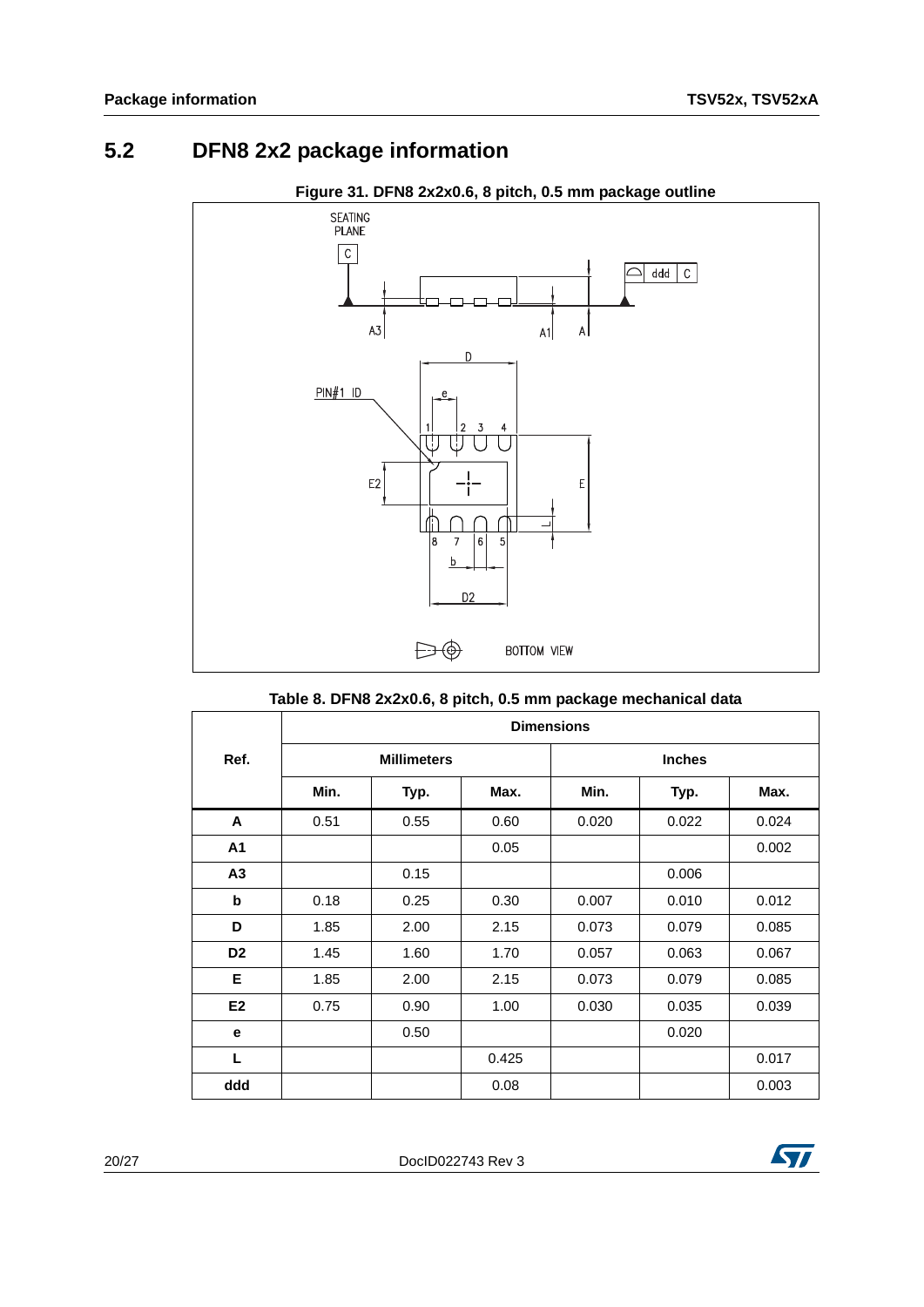

### **Figure 32. DFN8 2x2x0.6, 8 pitch, 0.5 mm footprint recommendation**

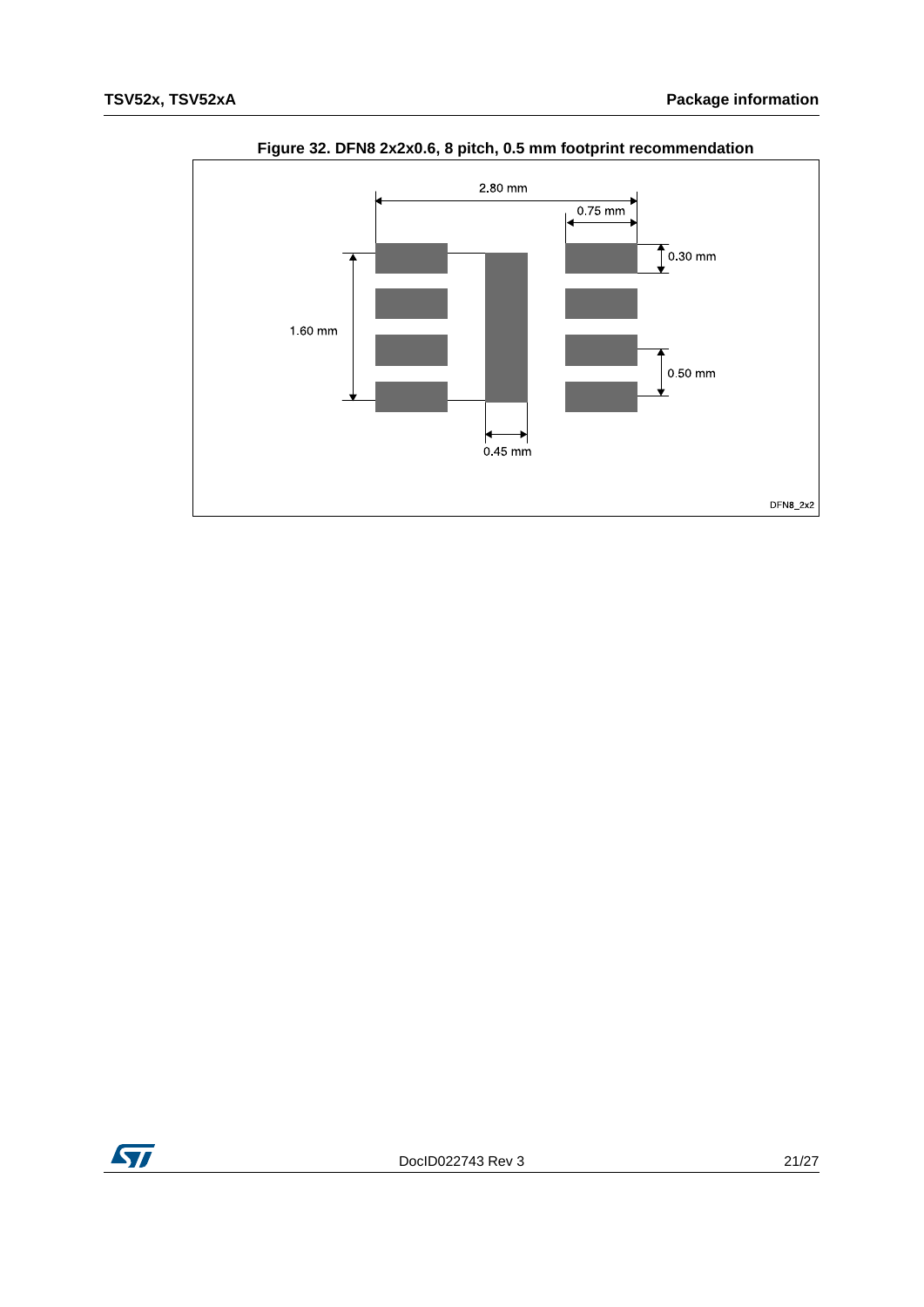## <span id="page-21-0"></span>**5.3 MiniSO8 package information**



#### **Figure 33. MiniSO8 package outline**

#### **Table 9. MiniSO8 package mechanical data**

|                | <b>Dimensions</b> |                    |             |             |               |             |  |  |
|----------------|-------------------|--------------------|-------------|-------------|---------------|-------------|--|--|
| Symbol         |                   | <b>Millimeters</b> |             |             | <b>Inches</b> |             |  |  |
|                | Min.              | Typ.               | Max.        | Min.        | Typ.          | Max.        |  |  |
| A              |                   |                    | 1.10        |             |               | 0.043       |  |  |
| A1             | 0                 |                    | 0.15        | 0           |               | 0.006       |  |  |
| A2             | 0.75              | 0.85               | 0.95        | 0.030       | 0.033         | 0.037       |  |  |
| b              | 0.22              |                    | 0.40        | 0.009       |               | 0.016       |  |  |
| c              | 0.08              |                    | 0.23        | 0.003       |               | 0.009       |  |  |
| D              | 2.80              | 3.00               | 3.20        | 0.11        | 0.118         | 0.126       |  |  |
| Е              | 4.65              | 4.90               | 5.15        | 0.183       | 0.193         | 0.203       |  |  |
| E <sub>1</sub> | 2.80              | 3.00               | 3.10        | 0.11        | 0.118         | 0.122       |  |  |
| e              |                   | 0.65               |             |             | 0.026         |             |  |  |
| L              | 0.40              | 0.60               | 0.80        | 0.016       | 0.024         | 0.031       |  |  |
| L1             |                   | 0.95               |             |             | 0.037         |             |  |  |
| L2             |                   | 0.25               |             |             | 0.010         |             |  |  |
| k              | 0°                |                    | $8^{\circ}$ | $0^{\circ}$ |               | $8^{\circ}$ |  |  |
| <b>CCC</b>     |                   |                    | 0.10        |             |               | 0.004       |  |  |

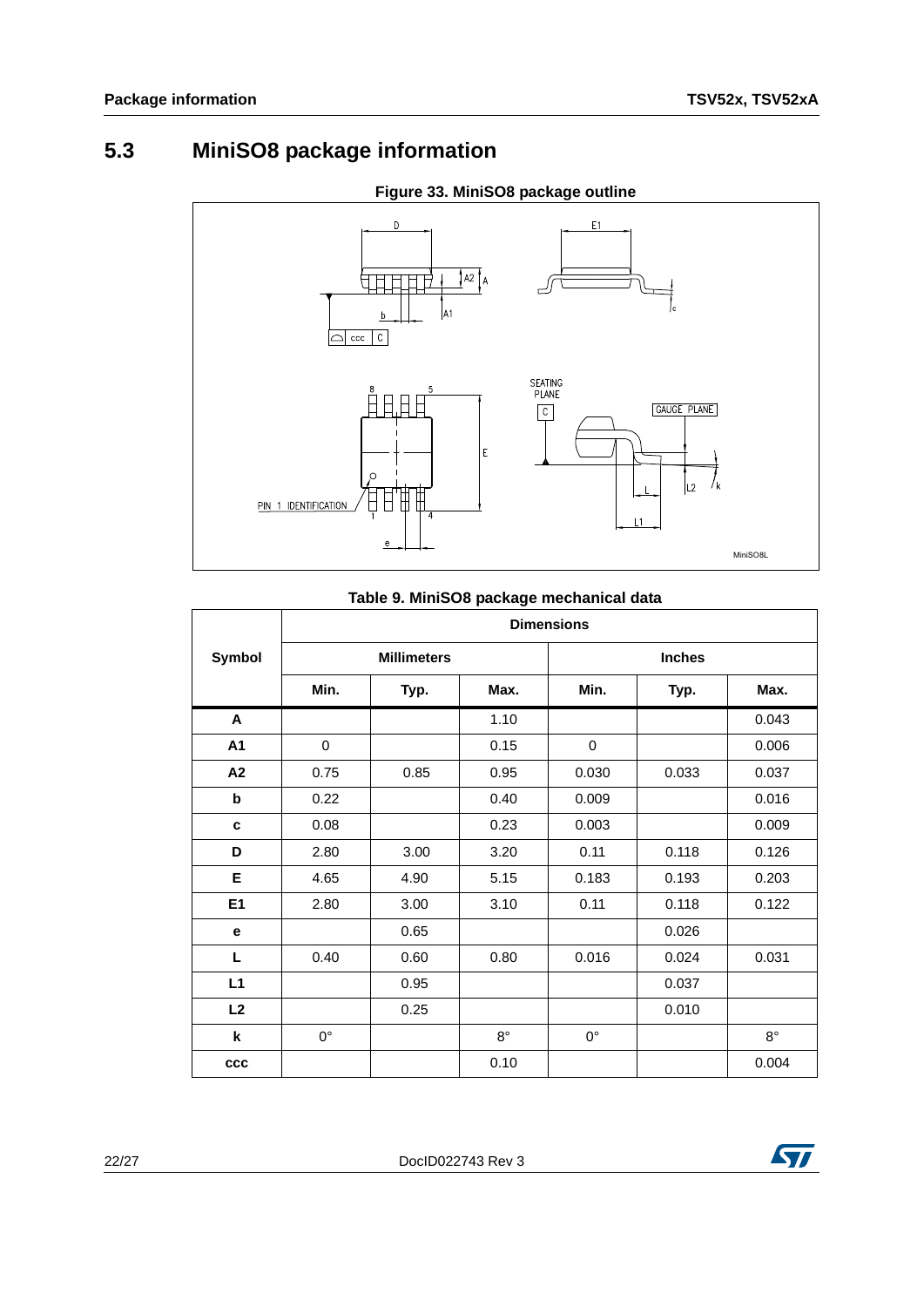## <span id="page-22-0"></span>**5.4 QFN16 3x3 package information**



#### **Figure 34. QFN16 3x3x0.9 mm, pad 1.7 package outline**

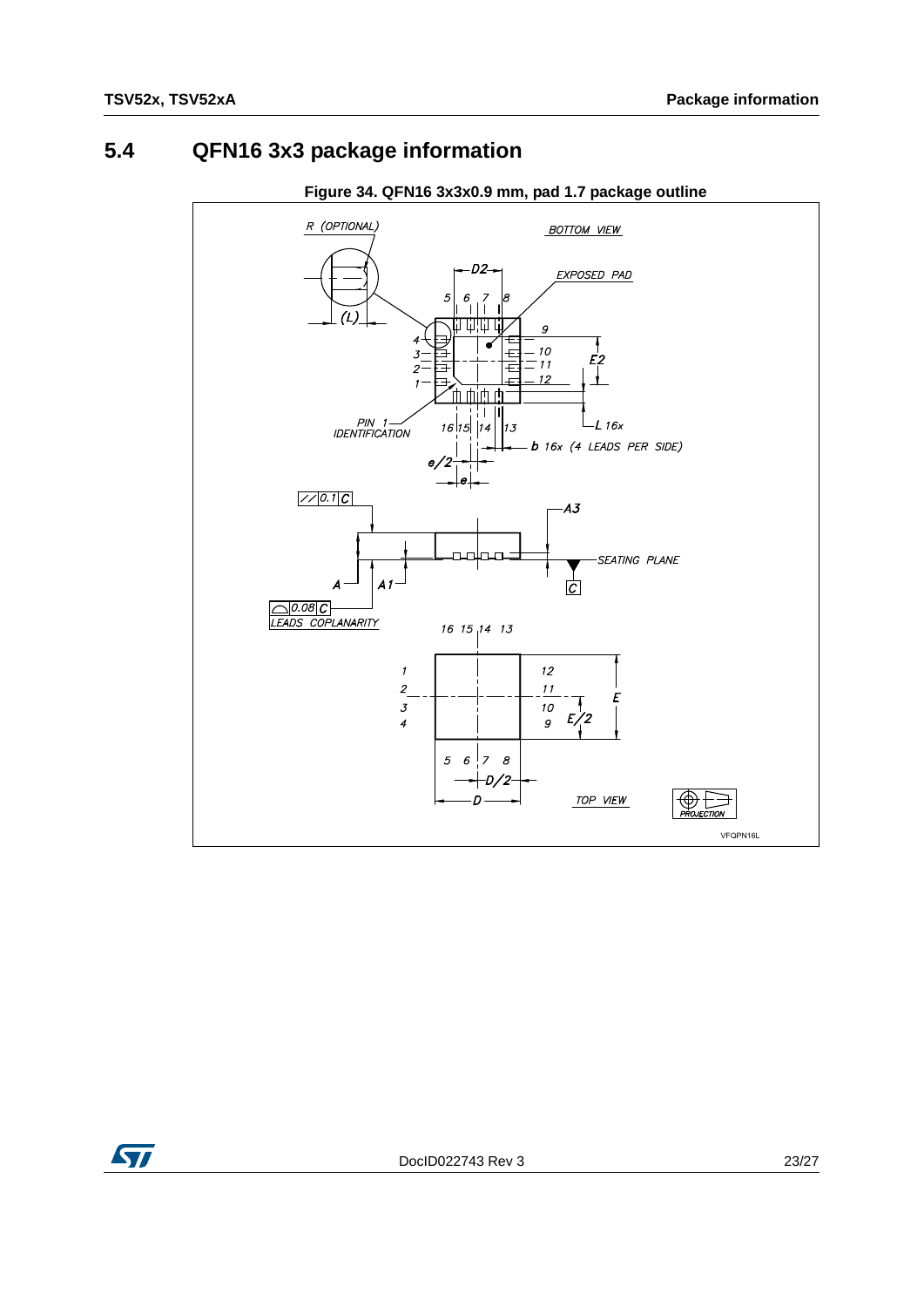|                | , paa  pasags<br><b>Dimensions</b> |                    |      |       |               |       |  |
|----------------|------------------------------------|--------------------|------|-------|---------------|-------|--|
| <b>Symbol</b>  |                                    | <b>Millimeters</b> |      |       | <b>Inches</b> |       |  |
|                | Nom.                               | Min.               | Max. | Nom.  | Min.          | Max.  |  |
| A              | 0.90                               | 0.80               | 1.00 | 0.035 | 0.032         | 0.039 |  |
| A1             |                                    | 0.00               | 0.05 |       | 0.000         | 0.002 |  |
| A3             | 0.20                               |                    |      | 0.008 |               |       |  |
| b              |                                    | 0.18               | 0.30 |       | 0.007         | 0.012 |  |
| D              | 3.00                               | 2.90               | 3.10 | 0.118 | 0.114         | 0.122 |  |
| D <sub>2</sub> |                                    | 1.50               | 1.80 |       | 0.061         | 0.071 |  |
| Е              | 3.00                               | 2.90               | 3.10 | 0.118 | 0.114         | 0.122 |  |
| E2             |                                    | 1.50               | 1.80 |       | 0.061         | 0.071 |  |
| е              | 0.50                               |                    |      | 0.020 |               |       |  |
| L              |                                    | 0.30               | 0.50 |       | 0.012         | 0.020 |  |

**Table 10. QFN16 3x3x0.9 mm, pad 1.7 package mechanical data**

#### **Figure 35. QFN16 3x3x0.9 mm, pad 1.7 footprint recommendation**



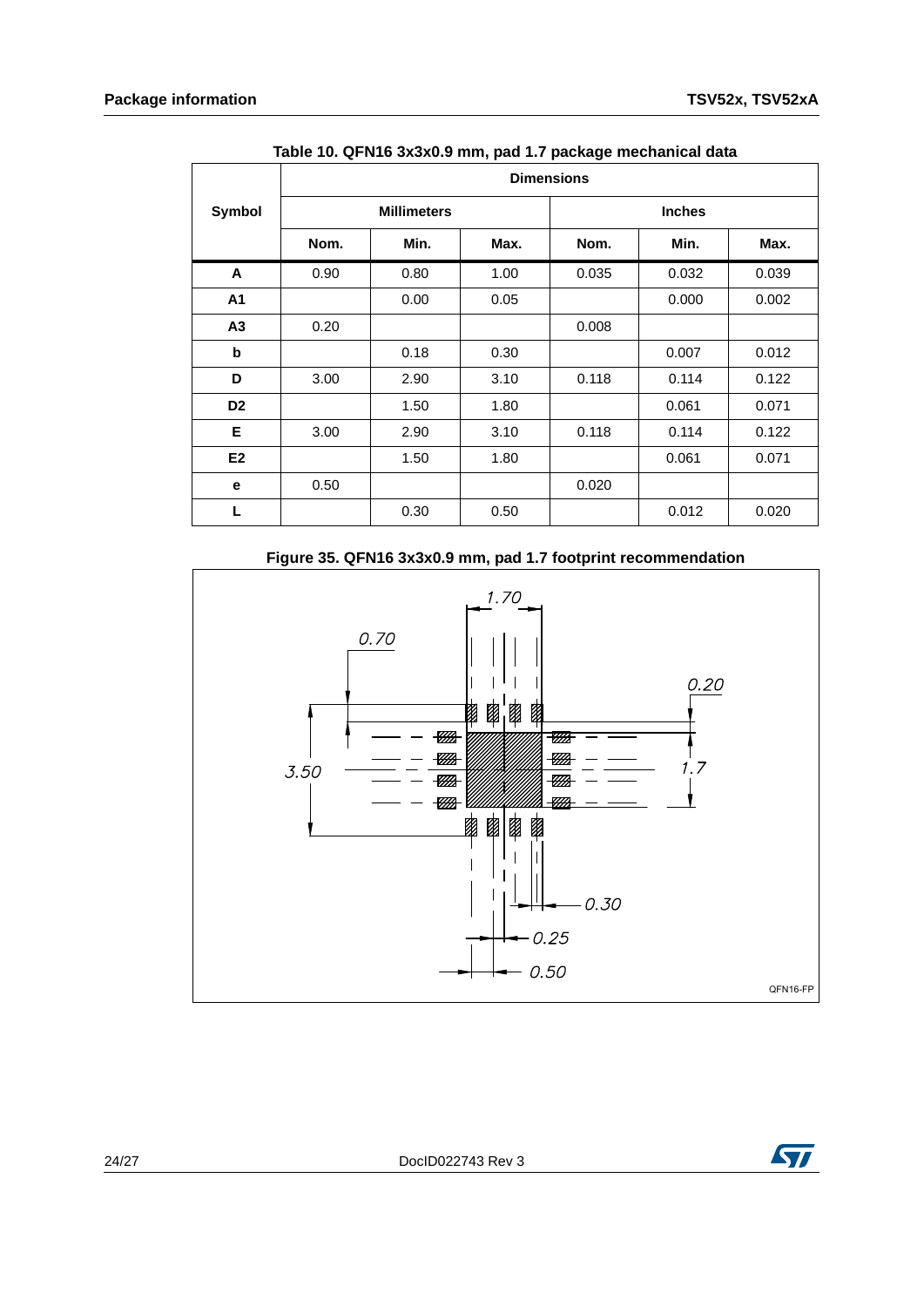## <span id="page-24-0"></span>**5.5 TSSOP14 package information**



#### **Figure 36. TSSOP14 body 4.40 mm, lead pitch 0.65 mm package outline**

#### **Table 11. TSSOP14 body 4.40 mm, lead pitch 0.65 mm package mechanical data**

|               | <b>Dimensions</b>  |      |             |               |            |             |  |
|---------------|--------------------|------|-------------|---------------|------------|-------------|--|
| <b>Symbol</b> | <b>Millimeters</b> |      |             | <b>Inches</b> |            |             |  |
|               | Min.               | Typ. | Max.        | Min.          | Typ.       | Max.        |  |
| A             |                    |      | 1.20        |               |            | 0.047       |  |
| A1            | 0.05               |      | 0.15        | 0.002         | 0.004      | 0.006       |  |
| A2            | 0.80               | 1.00 | 1.05        | 0.031         | 0.039      | 0.041       |  |
| b             | 0.19               |      | 0.30        | 0.007         |            | 0.012       |  |
| c             | 0.09               |      | 0.20        | 0.004         |            | 0.0089      |  |
| D             | 4.90               | 5.00 | 5.10        | 0.193         | 0.197      | 0.201       |  |
| Е             | 6.20               | 6.40 | 6.60        | 0.244         | 0.252      | 0.260       |  |
| E1            | 4.30               | 4.40 | 4.50        | 0.169         | 0.173      | 0.176       |  |
| e             |                    | 0.65 |             |               | 0.0256 BSC |             |  |
| L             | 0.45               | 0.60 | 0.75        |               |            |             |  |
| L1            |                    | 1.00 |             |               |            |             |  |
| k             | $0^{\circ}$        |      | $8^{\circ}$ | $0^{\circ}$   |            | $8^{\circ}$ |  |
| aaa           |                    |      | 0.10        | 0.018         | 0.024      | 0.030       |  |

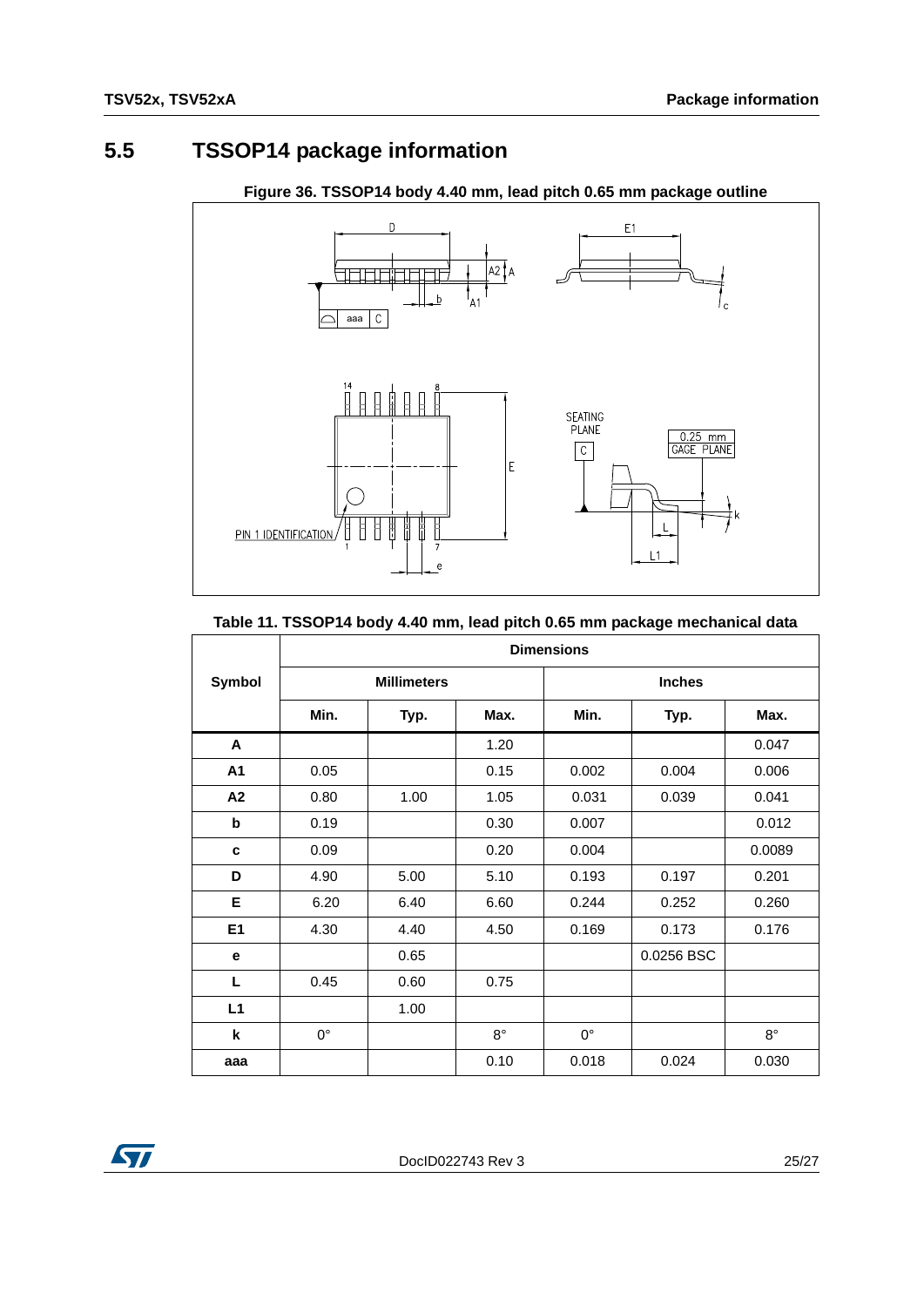# <span id="page-25-0"></span>**6 Ordering information**

| ianic iz. Uluci tuucs |                                                  |                   |               |                  |
|-----------------------|--------------------------------------------------|-------------------|---------------|------------------|
| Order code            | Temperature range                                | Package           | Packing       | <b>Marking</b>   |
| TSV521ICT             |                                                  | SC70-5            | Tape and reel | K <sub>1</sub> G |
| <b>TSV522IQ2T</b>     |                                                  | <b>DFN82x2</b>    |               | K <sub>1</sub> G |
| TSV522IST             | -40 to 125 $^{\circ}$ C                          | MiniSO8           |               | K <sub>1</sub> G |
| <b>TSV524IQ4T</b>     |                                                  | QFN163x3          |               | K <sub>1</sub> G |
| TSV524IPT             |                                                  | TSSOP14           |               | <b>TSV524</b>    |
| TSV522IYST            | -40 to 125 °C<br>Automotive grade <sup>(1)</sup> | MiniSO8           |               | K <sub>1</sub> H |
| TSV524IYPT            |                                                  | TSSOP14           |               | <b>TSV524Y</b>   |
| TSV521AICT            |                                                  | SC70-5            |               | K <sub>1</sub> K |
| TSV522AIQ2T           |                                                  | DFN8 $2 \times 2$ |               | K <sub>1</sub> K |
| TSV522AIST            | -40 to 125 $^{\circ}$ C                          | MiniSO8           |               | K <sub>1</sub> K |
| TSV524AIQ4T           |                                                  | QFN163x3          |               | K <sub>1</sub> K |
| TSV524AIPT            |                                                  | TSSOP14           |               | <b>TSV524A</b>   |
| TSV522AIYST           | -40 to 125 °C                                    | MiniSO8           |               | K <sub>1</sub> L |
| TSV524AIYPT           | Automotive grade <sup>(1)</sup>                  | TSSOP14           |               | <b>TSV524AY</b>  |

**Table 12. Order codes**

<span id="page-25-2"></span>1. Qualification and characterization according to AEC Q100 and Q003 or equivalent, advanced screening according to AEC Q001 and Q 002 or equivalent.

# <span id="page-25-1"></span>**7 Revision history**

| Table 13. Document revision history |  |
|-------------------------------------|--|
|-------------------------------------|--|

| <b>Date</b>     | <b>Revision</b> | <b>Changes</b>                                                                                                                                                                                                                                     |
|-----------------|-----------------|----------------------------------------------------------------------------------------------------------------------------------------------------------------------------------------------------------------------------------------------------|
| 19-Jun-2012     |                 | Initial release.                                                                                                                                                                                                                                   |
| $31 - Jan-2014$ | $\mathcal{P}$   | Updated information of "Related products"<br>"Figure 1: Pin connections for each package (top view)" added footnote 1.<br>"Section 4: Application information": updated text to make it more readable<br>"Table 12": updated automotive footnotes. |
| 12-Apr-2017     | 3               | Updated Table 8: "L" dimension changed from 0.5 mm to 0.425 mm.                                                                                                                                                                                    |